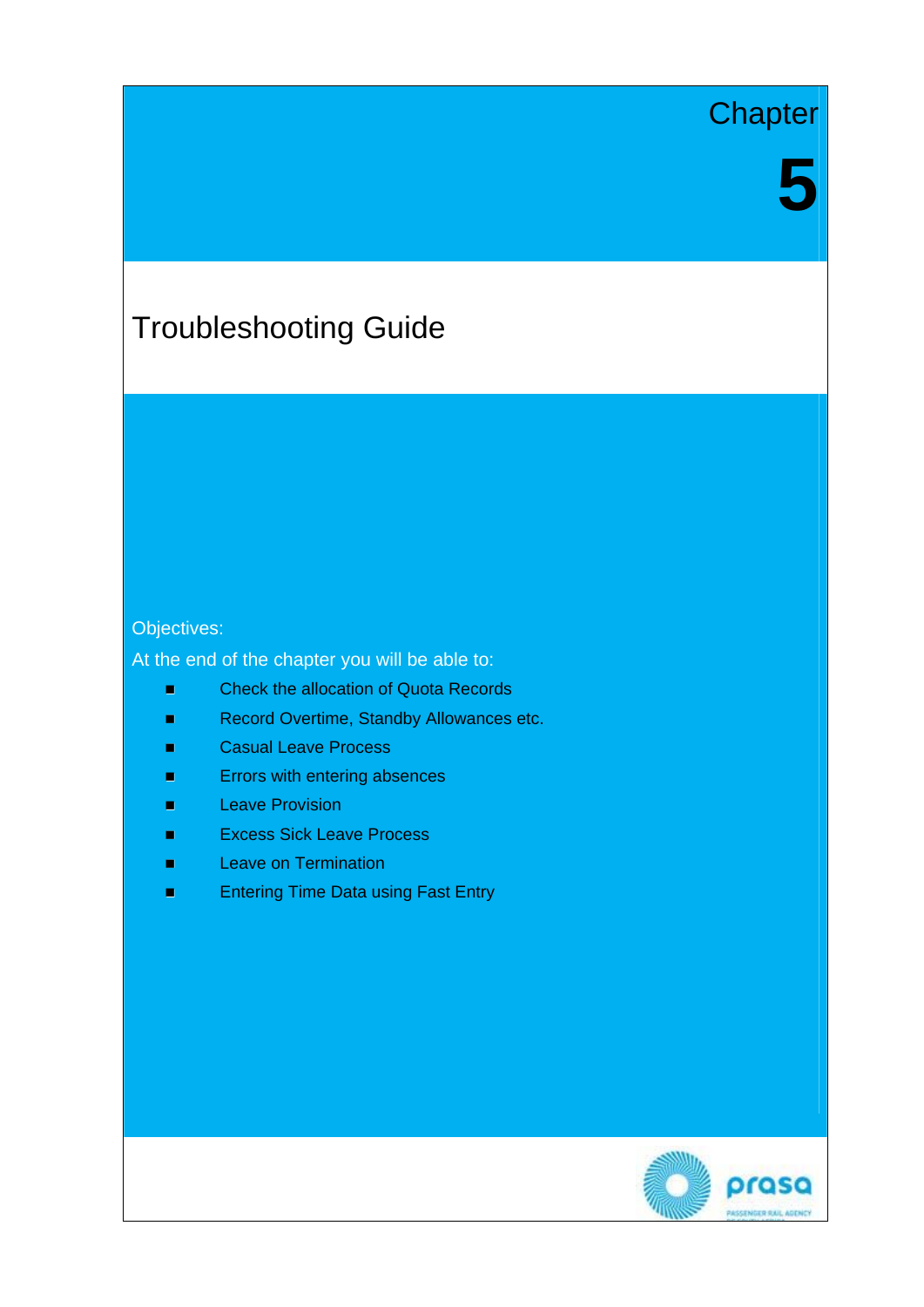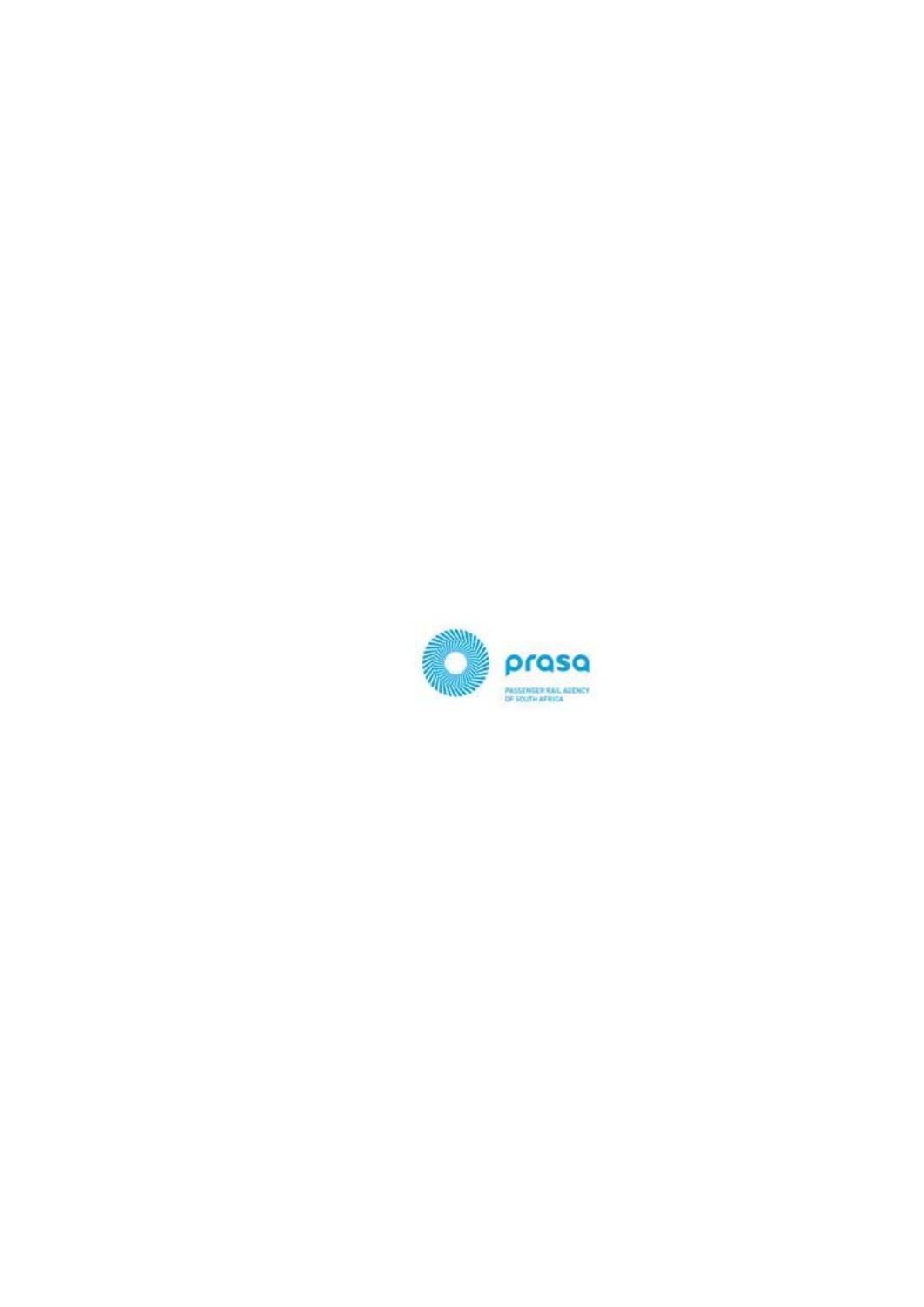

## **Troubleshooting Guide**

The purpose of this chapter is to provide the Time Administrator with information to resolve issues in Time Management as well as understand the process.

The following topics will be discussed :

Check the allocation of Quota Records

This topic will provide information regarding the allocation of Leave Quotas to employees and how to correct the processing if the incorrect quota is being allocated.

- Record Overtime, Standby Allowances etc. This topic explains the various ways to enter employee Overtime, Standby allowance etc.
- Casual Leave Process This topic will explain how casual leave is allocated to employees.
- **Errors with entering absences** This topic discusses the ways to handle errors when capturing absences.
- Leave Provision This topic provides information on how Leave Provision is processed in the payroll
- Excess Sick Leave Process

This topic describes how Excess Sick Leave is processed in the payroll.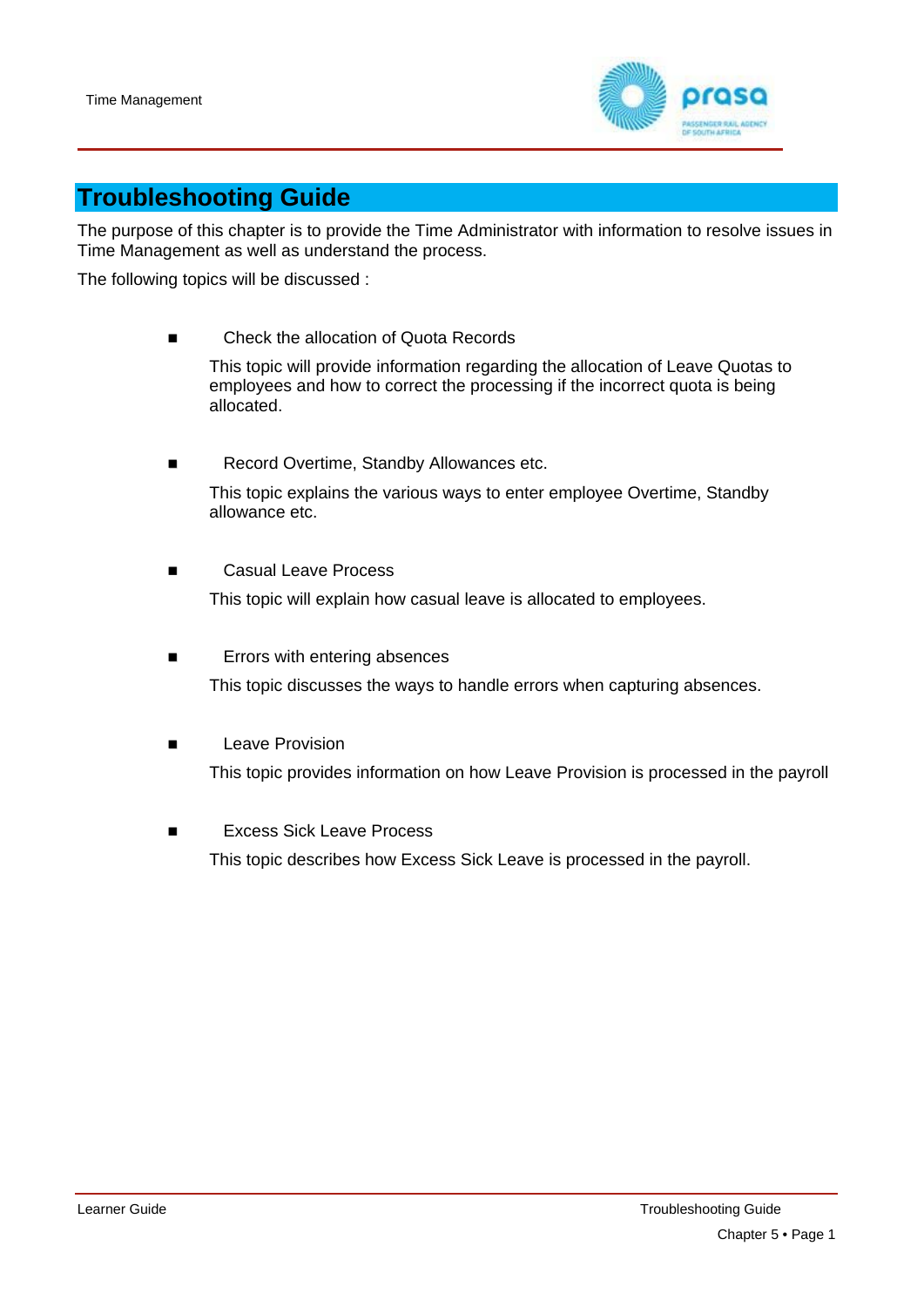

#### **CHECK THE ALLOCATION OF EMPLOYEE QUOTAS**



The Time Administrator needs to ensure employees are being allocated the correct Quotas in terms of their contract of employment.

**Overview** The report used to check Quota allocation is discussed, as well as the relevant infotypes that are queried by the system when allocating an employees Leave Quotas.



#### Report RPTQUOTA\_CHECK

You can use the report to check the rules being applied to allocate an employees Quota records. To access the report, go to transaction SE38 / SA38 and enter the report name :

**Abap Editor** *The Report screen is displayed.* 

|                     | <b>ABAP Editor: Initial Screen</b> |     |   |        |                       |
|---------------------|------------------------------------|-----|---|--------|-----------------------|
|                     |                                    |     |   |        | <sup>12</sup> ch Vari |
|                     |                                    |     |   |        |                       |
|                     |                                    |     |   |        |                       |
| Program             | rptquota_check                     | 【日】 | ⊡ | Create |                       |
|                     |                                    |     |   |        |                       |
| Subobjects          |                                    |     |   |        |                       |
| Source Code         |                                    |     |   |        |                       |
| ◯ Variants          |                                    |     |   |        |                       |
| Attributes<br>$($ ) |                                    |     |   |        |                       |
| O Documentation     |                                    |     |   |        |                       |
| ◯ Text elements     |                                    |     |   |        |                       |
|                     |                                    |     |   |        |                       |
| &r<br>Display       | ₽<br>Change                        |     |   |        |                       |



#### **Complete the following instructions:**

**Instruction** 

| <b>Button/Field</b> | <b>Description</b>                        |
|---------------------|-------------------------------------------|
| ⊕                   | Select the relevant Execute radio button. |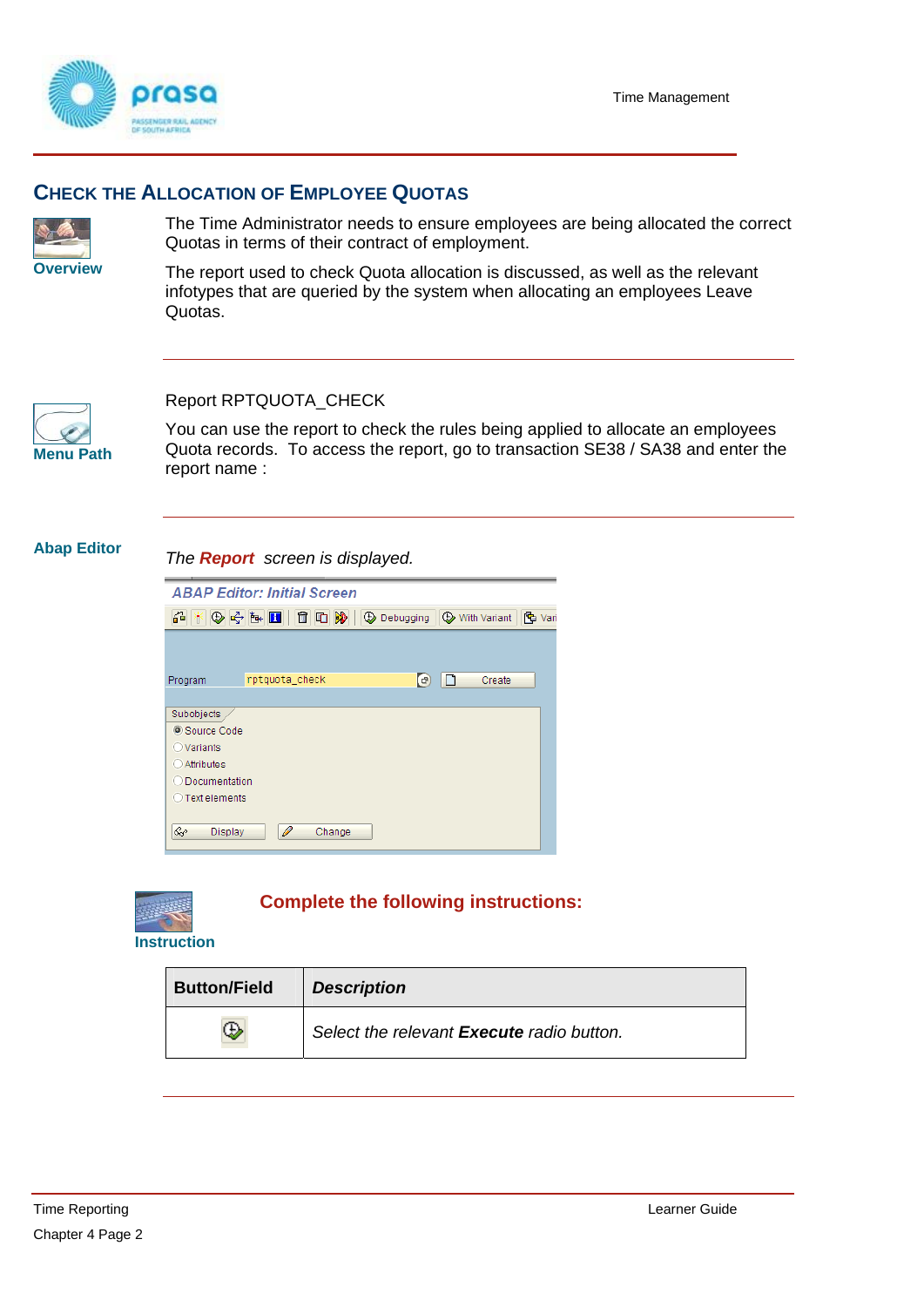

| Overview of                           | The Overview of customizing Settings Report screen is displayed.      |  |  |  |  |  |  |
|---------------------------------------|-----------------------------------------------------------------------|--|--|--|--|--|--|
| <b>Customising</b><br><b>settings</b> | Ø<br>ū                                                                |  |  |  |  |  |  |
|                                       | <b>Overview of Customizing Settings for Quota Generation</b>          |  |  |  |  |  |  |
|                                       | $\oplus$ H                                                            |  |  |  |  |  |  |
|                                       | Key Date for Selection                                                |  |  |  |  |  |  |
|                                       | 2010.02.03<br><b>Key Date</b>                                         |  |  |  |  |  |  |
|                                       | Selection                                                             |  |  |  |  |  |  |
|                                       | $\mathscr{I}$<br>Personnel Number<br><b>Time Management Groupings</b> |  |  |  |  |  |  |
|                                       | 30000014<br>Personnel Number                                          |  |  |  |  |  |  |
|                                       | Quota Type Sel. Grp                                                   |  |  |  |  |  |  |
|                                       | Additional Selection Criteria                                         |  |  |  |  |  |  |
|                                       | ⇨<br>Selection Rule<br>to                                             |  |  |  |  |  |  |
|                                       | $\Rightarrow$<br>Absence Quota Type<br>to                             |  |  |  |  |  |  |
|                                       | Selection of Quotas                                                   |  |  |  |  |  |  |
|                                       | C All Generation Methods                                              |  |  |  |  |  |  |
|                                       | ○ Generation During Time Evaluation                                   |  |  |  |  |  |  |
|                                       | ○ Generation by RPTQTA00 Report and Default Values                    |  |  |  |  |  |  |

#### **Complete the following instructions:**



# **Personal work** *The Overview of customizing Settings Report is displayed.* **schedule**

| Ø                        | Ð                                                   | <b>COC</b> IB HH 18 18 18 18 1<br>4 H                                  |                     |                            | ※ 2 1 2 5                                                                 |                      |                 |
|--------------------------|-----------------------------------------------------|------------------------------------------------------------------------|---------------------|----------------------------|---------------------------------------------------------------------------|----------------------|-----------------|
|                          |                                                     | <b>Overview of Customizing Settings for Quota Generation</b>           |                     |                            |                                                                           |                      |                 |
|                          |                                                     |                                                                        |                     |                            |                                                                           |                      |                 |
| Key Date:                | 2010.02.03                                          |                                                                        |                     |                            |                                                                           |                      |                 |
|                          |                                                     |                                                                        |                     |                            |                                                                           |                      |                 |
| Personal Data            |                                                     |                                                                        |                     |                            |                                                                           |                      |                 |
| Personnel No.            | 30000014                                            | The Time Manager                                                       |                     |                            |                                                                           |                      |                 |
| Personnel Area           | 1000                                                | Personnel Subarea                                                      | 4551                | <b>EE Subgroup</b>         | 11<br><b>Employee Group</b>                                               | P                    |                 |
| <b>Entry Date</b>        | 2009 03:01                                          |                                                                        |                     |                            |                                                                           |                      |                 |
|                          |                                                     |                                                                        |                     |                            |                                                                           |                      |                 |
| <b>82253</b>             |                                                     |                                                                        |                     |                            |                                                                           |                      |                 |
| Selected Selection Rules |                                                     |                                                                        |                     |                            |                                                                           |                      |                 |
|                          | Selection Rule (T559L)                              | Absence quota type                                                     | Quota type sel, grp |                            | ESG Time quota types                                                      | PS Grpg Tm Quota Typ | PS G            |
|                          | <b>El 001 Discretionary Leave</b>                   | 11 Discretionary Leave                                                 | 30                  |                            | 1                                                                         | 16                   | 01              |
|                          | $\heartsuit$ $\Box$ Quota Types (T556A)             | Absence quota type                                                     |                     | <b>Generation Behavior</b> | <b>Start Date</b>                                                         | <b>End Date</b>      | Unit            |
|                          | <b>El</b> Generation Quota                          | 11 Discretionary Leave                                                 | Increasing Quota    |                            | 1900.01.01                                                                | 9999.12.31           | Days            |
|                          | Base Entitlement (T559E)                            | Absence quota type                                                     | Sequential no.      |                            | <b>Start Date</b>                                                         | <b>End Date</b>      | Seni            |
| ■ 014                    |                                                     | 11 Discretionary Leave                                                 | 001                 |                            | 1990.01.01                                                                | 9999.12.31           | 000             |
|                          | $\triangledown$ $\Box$ Validity/Deduction Intervals | Valid from date                                                        | Valid to date       |                            | Deduction from                                                            | Deduction to         | No D            |
|                          |                                                     | 11 Discretionary Leave From Base Period (T559D) To Base Period (T559D) |                     |                            | Start of Validity Interval +12 Months End of Validity Interval +15 Months |                      |                 |
|                          | $\heartsuit$ $\Box$ Rounding Rules (T559R)          | Rounding Rule                                                          | Sequential no.      |                            | Lower interval limit                                                      | Upper interval limit | Tat va          |
|                          | Total Entitlement                                   | 16 Total rounding                                                      | 001                 |                            | 0.50000 Inclusive                                                         | 1,50000 Exclusive    | 1.000           |
|                          | ▷ Gelection Rule (T559L)                            | Absence quota type                                                     | Quota type sel, grp |                            | <b>ESG Time quota types</b>                                               | PS Grpg Tm Quota Tvp | PS <sub>G</sub> |
|                          | Selection Rule (T559L)                              | Absence quota type                                                     | Quota type sel, grp |                            | ESG Time quota types                                                      | PS Grpg Tm Quota Typ | PS G            |
|                          | ▷ □ Selection Rule (T559L)                          | Absence quota type                                                     | Quota type sel, grp |                            | ESG Time quota types                                                      | PS Grog Tm Quota Tvp | PS G            |
| D.                       | Selection Rule (T559L)                              | Absence quota type                                                     | Quota type sel, arp |                            | <b>ESG Time quota types</b>                                               | PS Grpg Tm Quota Typ | PS G            |
| D                        | Selection Rule (T559L)                              | Absence quota type                                                     | Quota type sel, grp |                            | <b>ESG Time quota types</b>                                               | PS Grpg Tm Quota Typ | PS <sub>G</sub> |
|                          | ▷ Gelection Rule (T559L)                            | Absence quota type                                                     | Quota type sel, grp |                            | ESG Time quota types                                                      | PS Grpg Tm Quota Typ | PS G            |
|                          | ▷ □ Selection Rule (T559L)                          | Absence quota type                                                     | Quota type sel, arp |                            | ESG Time quota types                                                      | PS Grog Tm Quota Tvo | PS <sub>G</sub> |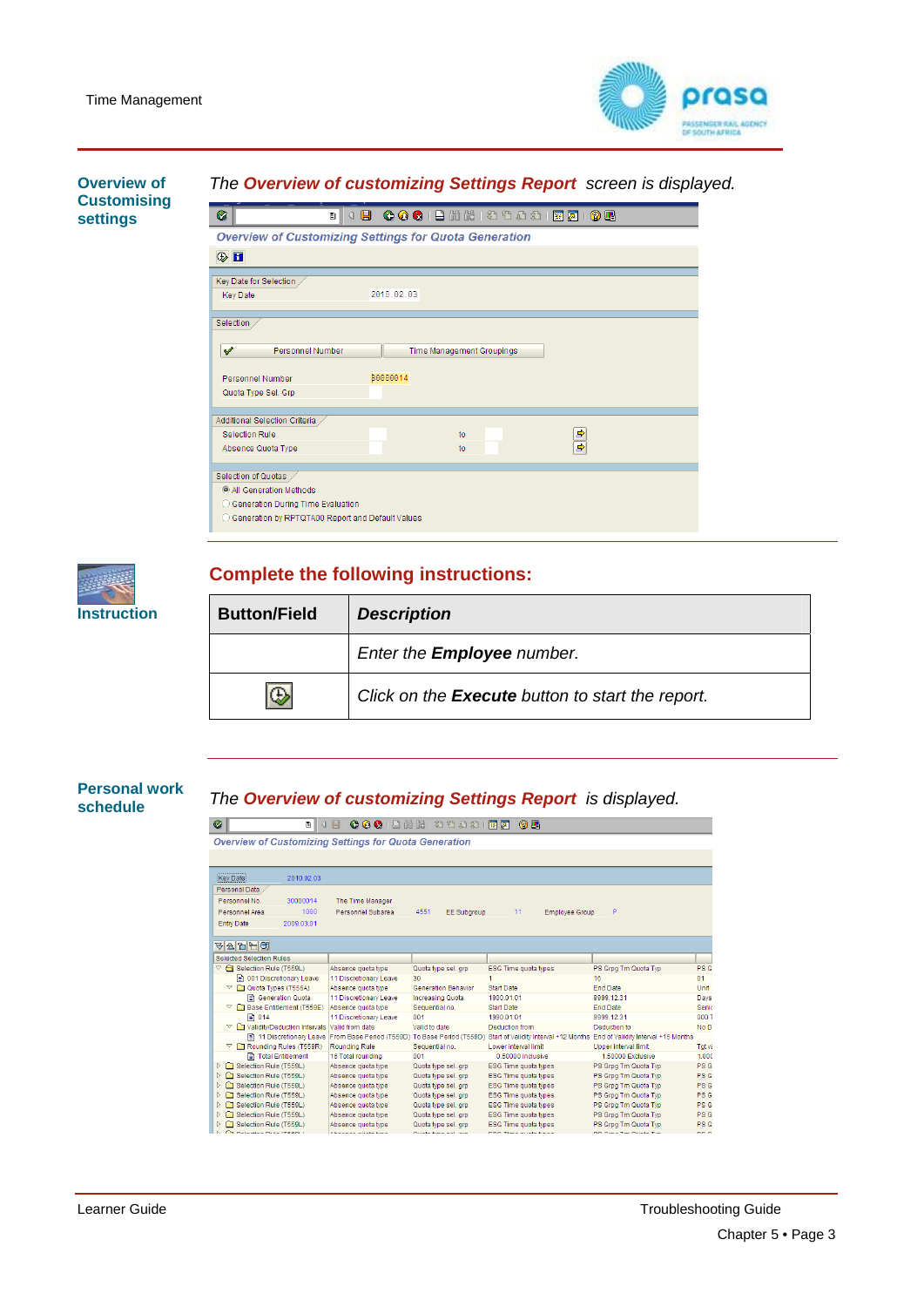Time Management





If there is no output for the report, the Employee will not be allocated any quota. To go to the detailed view of a setting, double-click on the sheet of paper icon for

You can base the selection of the report either on persons, by entering a personnel number or quota type selection rule group, or time management groupings, by specifying employee subgroup or personnel subarea groupings.



If there is no report for an employee, the following infotypes can be checked :

Infotype 0016 – there must be a valid record and an employee must have a contract type

Infotype 0007 – there must be a valid record and an employee must be on Time Management status 9 ONLY since the go-live date.



You are now able to:

 Display Customising settings of an Employee's absence quota **Consolidation** allocation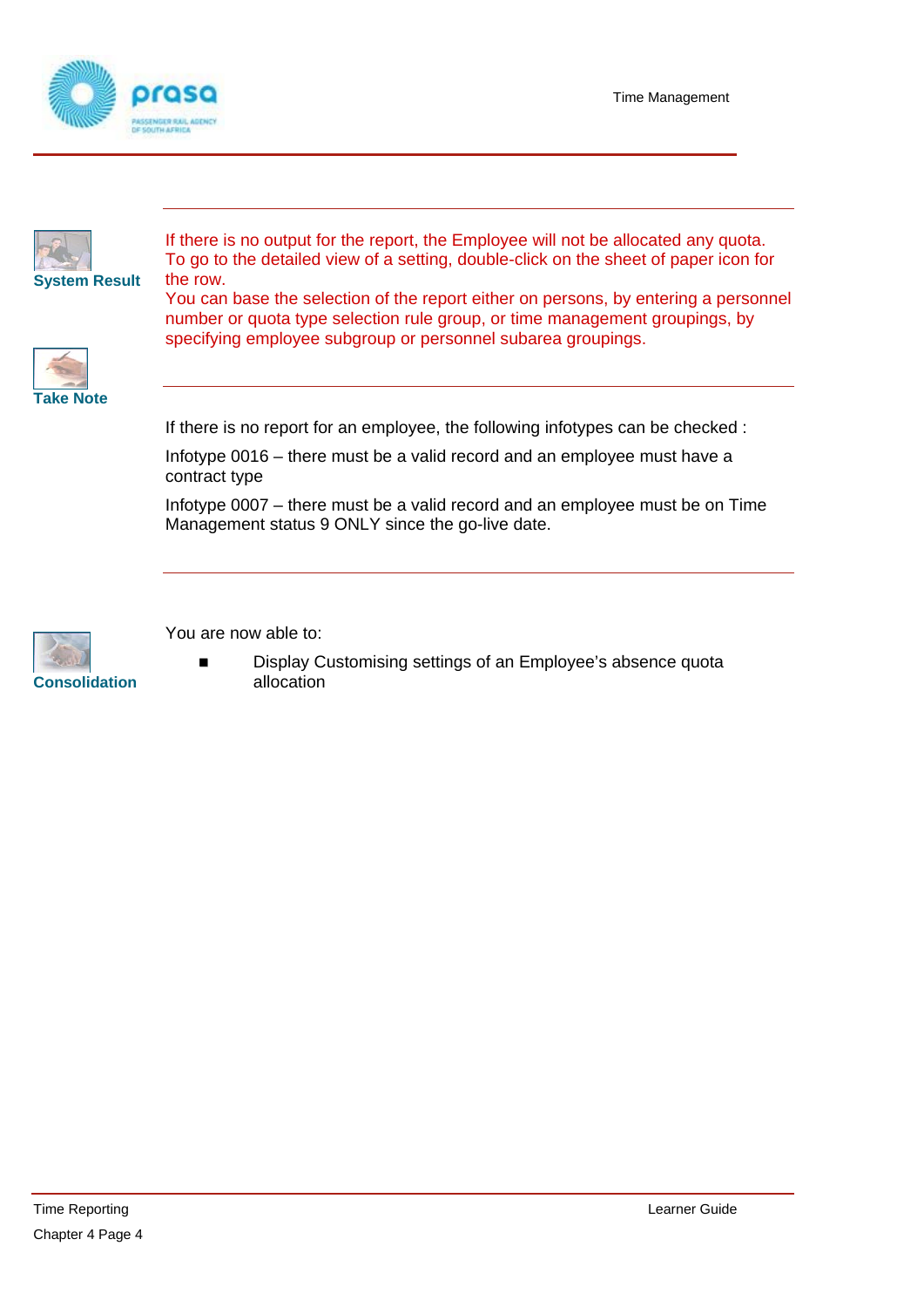

#### **RECORDING OVERTIME, STANDBY ALLOWANCE FOR AN EMPLOYEE**



Overtime can be recorded in two ways in SAP :

Using infotype 2002 to enter the overtime per day worked or;<br>**Overview** 

Using infotype 2010 to enter the hours worked.

Using infotype 2002 requires daily information to be entered – until positive time management has been implemented, it has been agreed that infotype 2010 will be used to enter overtime, standby allowance data.



Ensure that the **SAP Easy Access** screen is displayed.

Select Human Resources  $\rightarrow$  Time Management  $\rightarrow$  Administration  $\rightarrow$  Time Data  $\rightarrow$ **Menu Path PA61 – Maintain**

**OR** 

Enter transaction code **PA61** in the **Command** field and click on the **Enter** button.

Select infotype 2010 – Employee Remuneration information and create the record selecting the correct wage type :

| WT. | <b>Wage Type Long Text</b>                          | <b>Start Date</b>     | <b>End Date</b>       |
|-----|-----------------------------------------------------|-----------------------|-----------------------|
|     | 1030 Hours Worked                                   |                       | 1990.01.01 9999.12.31 |
|     | 1035 Days not Worked                                |                       | 1990.01.01 9999.12.31 |
|     | 2020 DD - Allowance                                 |                       | 1990.01.01 9999.12.31 |
|     | 2037 Breakdown Inside                               |                       | 1990 01 01 9999 12 31 |
|     | 2038 Breakdown Outside                              |                       | 1990 01 01 9999 12 31 |
|     | 3001 Acting Overtime Time                           |                       | 1990.01.01 9999.12.31 |
|     | 3002 Acting Sunday Time                             |                       | 1990.01.01 9999.12.31 |
|     | 3003 Acting PPH Hourly                              |                       | 1990.01.01.9999.12.31 |
|     | 3005 Acting Straight Time                           |                       | 1990 01 01 9999 12 31 |
|     | 3006 Acting Inside Breakdown                        | 1990.01.01 9999.12.31 |                       |
|     | 3007 Acting Outside Breakdown 1990.01.01 9999.12.31 |                       |                       |
|     | 3011 Standby Allowance                              |                       | 1990.01.01 9999.12.31 |
|     | 3012 Shift Allowance Admin                          |                       | 1990.01.01 9999.12.31 |
|     | 3013 Shift Allowance                                |                       | 1990.01.01 9999.12.31 |
|     | 3014 Track Night Shift                              |                       | 1990 01 01 9999 12 31 |
|     | 3016 Straight Time                                  |                       | 1990.01.01 9999.12.31 |
|     | 3018 Overtime Time                                  |                       | 2009.03.01 9999.12.31 |
|     | 3019 Sunday Overtime                                |                       | 2009.03.01 9999.12.31 |
|     | 3020 PPH Hourly                                     |                       | 2009.03.01 9999.12.31 |
|     | 3021 Night Shift Allowance                          |                       | 1990.01.01 9999.12.31 |
|     | 3022 Sunday Overtime APX                            |                       | 2009.03.01 9999.12.31 |
|     | 3023 Sunday Overtime 0.75                           |                       | 2009.03.01 9999.12.31 |
|     | 3024 Work on Off Dav                                |                       | 1990.01.01 9999.12.31 |
|     | 3025 Penalty Time                                   |                       | 1990.01.01 9999.12.31 |
|     | 3026 Sunday Double Time                             |                       | 1990.01.01 9999.12.31 |
|     | 3027 PPH Daily                                      |                       | 2009.03.01 9999.12.31 |
|     | 3028 Average Overtime                               |                       | 2009.03.01 9999.12.31 |
|     | 3029 Average Sunday Overtime 2009.03.01 9999.12.31  |                       |                       |
|     | 3030 PPH Double Time                                |                       | 2009.03.01 9999.12.31 |
|     | 7057 Lost Time                                      |                       | 1990.01.01 9999.12.31 |

Select the Overtime type and enter the number of hours. Note : the overtime hours must be captured by overtime type e.g. Sunday overtime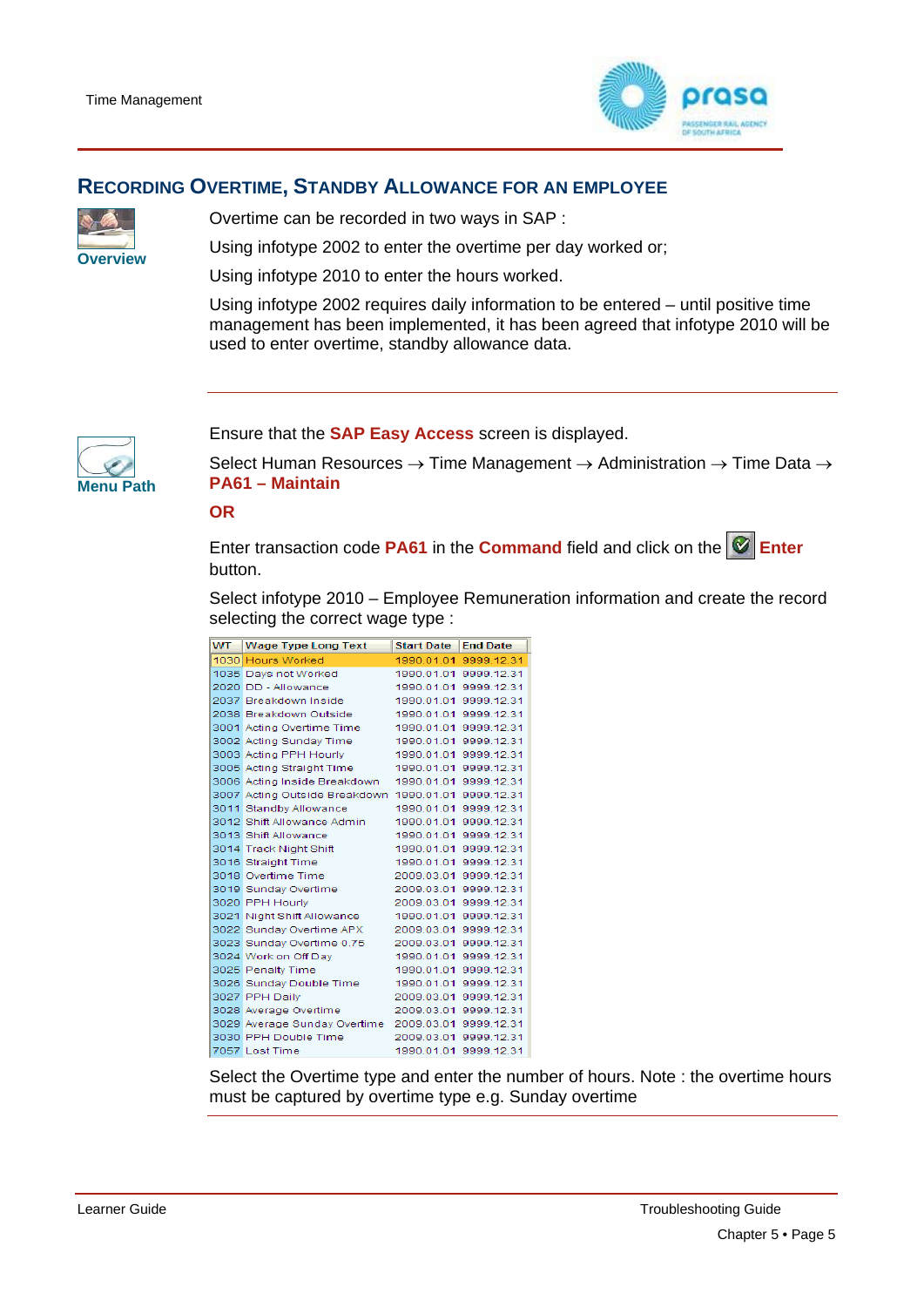



### **CASUAL LEAVE PROCESS**



Casual leave is calculated for employees in Employee Groups H (Hourly) and M (Monthly)

The allocation for Monthly employees discretionary leave is 1 day per 17 days worked and sick leave is 1 day for every 26 days worked.

The allocation for Hourly employees discretionary leave is 1 hour per 17 hours worked and sick leave is 1 hour for every 26 hours worked. This leave allocation is then converted to days in the Time Evaluation program.



Ensure that the **SAP Easy Access** screen is displayed.

Select Human Resources → Time Management → Administration → Time Data → **Menu Path PA61 – Maintain**

#### **OR**

Enter transaction code **PA61** in the **Command** field and click on the **E** Enter button.

Select infotype 2010 – Employee Remuneration information and create the record selecting the correct wage type :

| WT. | <b>Wage Type Long Text</b>                          | <b>Start Date</b>     | <b>End Date</b>       |
|-----|-----------------------------------------------------|-----------------------|-----------------------|
|     | 1030 Hours Worked                                   |                       | 1990.01.01 9999.12.31 |
|     | 1035 Days not Worked                                |                       | 1990.01.01 9999.12.31 |
|     | 2020 DD - Allowance                                 |                       | 1990.01.01 9999.12.31 |
|     | 2037 Breakdown Inside                               |                       | 1990.01.01 9999.12.31 |
|     | 2038 Breakdown Outside                              |                       | 1990.01.01 9999.12.31 |
|     | 3001 Acting Overtime Time                           |                       | 1990.01.01 9999.12.31 |
|     | 3002 Acting Sunday Time                             |                       | 1990.01.01 9999.12.31 |
|     | 3003 Acting PPH Hourly                              |                       | 1990.01.01 9999.12.31 |
|     | 3005 Acting Straight Time                           |                       | 1990.01.01 9999.12.31 |
|     | 3006 Acting Inside Breakdown                        |                       | 1990.01.01 9999.12.31 |
|     | 3007 Acting Outside Breakdown 1990.01.01 9999.12.31 |                       |                       |
|     | 3011 Standby Allowance                              |                       | 1990.01.01 9999.12.31 |
|     | 3012 Shift Allowance Admin                          |                       | 1990.01.01 9999.12.31 |
|     | 3013 Shift Allowance                                |                       | 1990.01.01 9999.12.31 |
|     | 3014 Track Night Shift                              |                       | 1990.01.01 9999.12.31 |
|     | 3016 Straight Time                                  |                       | 1990.01.01 9999.12.31 |
|     | 3018 Overtime Time                                  | 2009.03.01 9999.12.31 |                       |
|     | 3019 Sunday Overtime                                |                       | 2009.03.01 9999.12.31 |
|     | 3020 PPH Hourly                                     |                       | 2009.03.01 9999.12.31 |
|     | 3021 Night Shift Allowance                          |                       | 1990.01.01 9999.12.31 |
|     | 3022 Sunday Overtime APX                            |                       | 2009.03.01 9999.12.31 |
|     | 3023 Sunday Overtime 0.75                           |                       | 2009.03.01 9999.12.31 |
|     | 3024 Work on Off Day                                |                       | 1990.01.01 9999.12.31 |
|     | 3025 Penalty Time                                   |                       | 1990.01.01 9999.12.31 |
|     | 3026 Sunday Double Time                             |                       | 1990.01.01 9999.12.31 |
|     | 3027 PPH Daily                                      |                       | 2009.03.01 9999.12.31 |
|     | 3028 Average Overtime                               |                       | 2009.03.01 9999.12.31 |
|     | 3029 Average Sunday Overtime 2009.03.01 9999.12.31  |                       |                       |
|     | 3030 PPH Double Time                                |                       | 2009.03.01 9999.12.31 |
|     | 7057 Lost Time                                      |                       | 1990.01.01 9999.12.31 |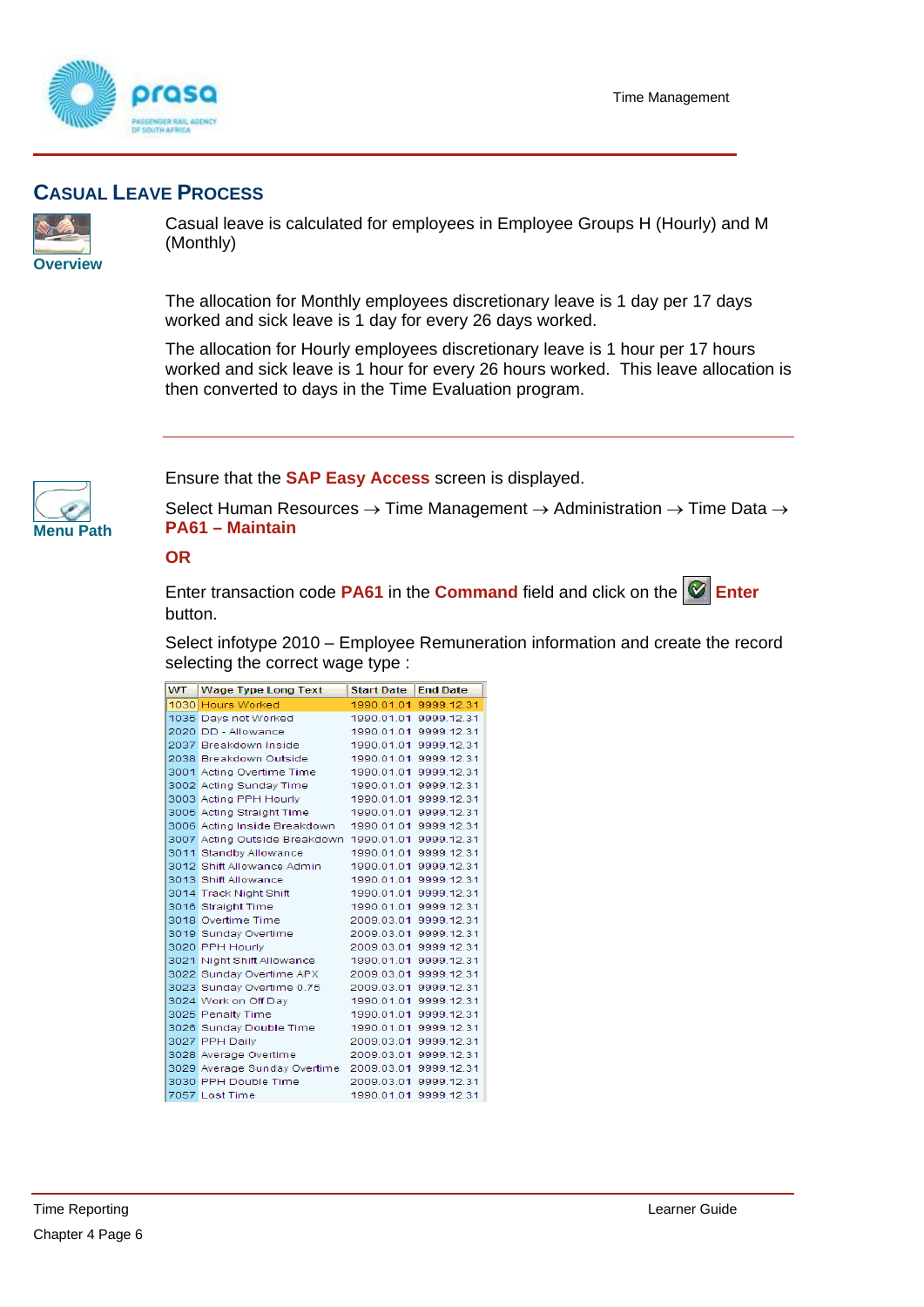

**Hourly paid employees** : Use Wage type 1030 to enter the number of hours an employee has worked. This will pay the employee their salary earned as well as be used in the calculation of their leave entitlement. Note all hours worked including all overtime will be included in this calculation.

**Monthly paid employees**. Monthly employees will be paid for the complete month unless they have not worked for certain days. Enter the days not worked in infotype 2010 using wage type 1035. The value entered must be a negative value i.e. -6. The system will then look at the employees planned working days from their work schedule and reduce this by the number of days not worked. This value will be used to calculate the leave allocation.

Process Time Evaluation to view the Leave Quota allocation.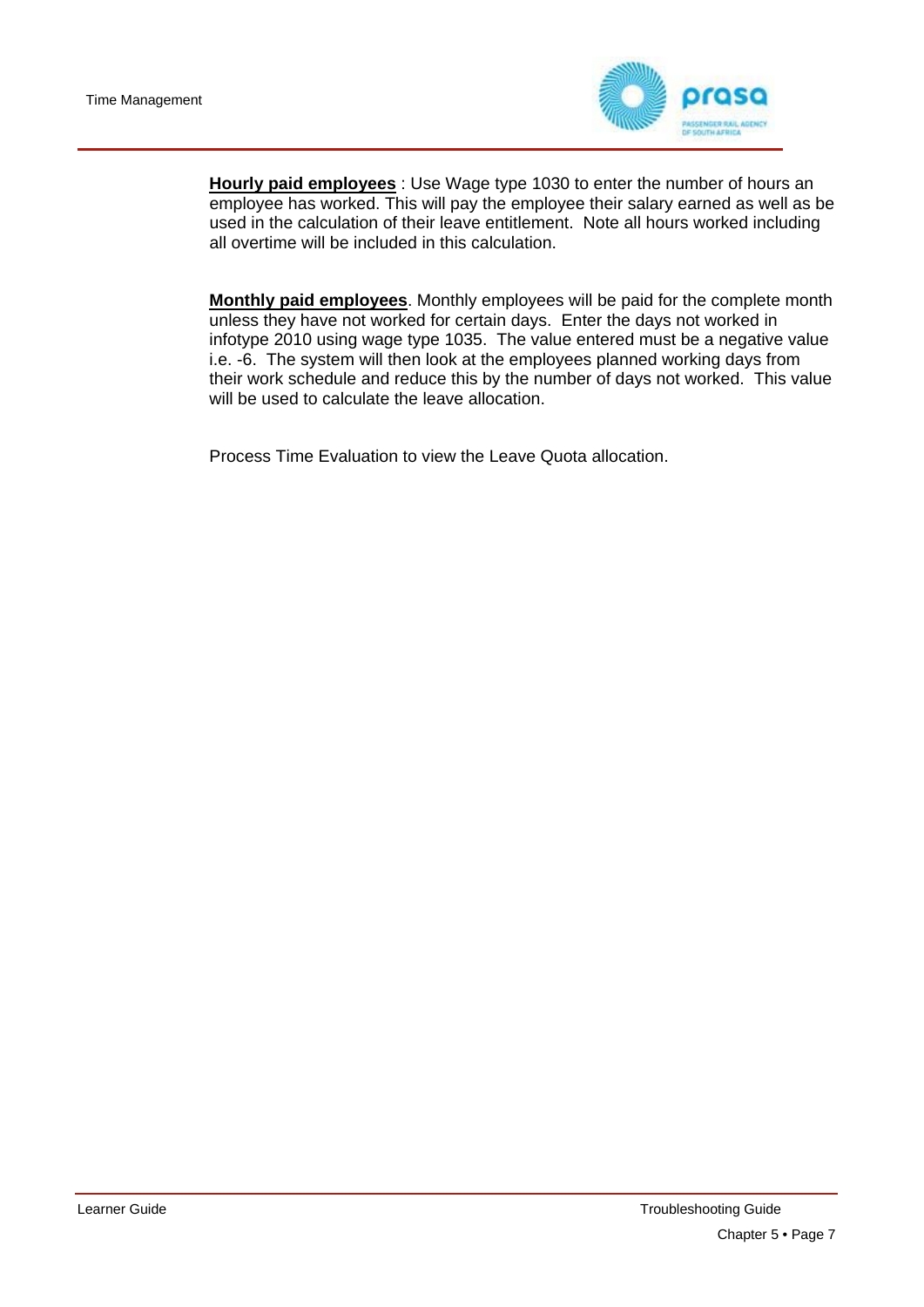

#### **ERRORS WHEN CREATING ABSENCES**

The following is a list of the absence types that can be created in SAP. The Pay column determines whether the leave is paid or unpaid leave. Unpaid leave will be processed in payroll.

The Deduct from quota column determines whether employees must have Leave Quota before an absence can be recorded. If quota is to be reduced by the absence, then there *MUST be enough* absence quota available.

The Min and Max field identified whether there is a min or max value for the single record being recorded. This does NOT refer to the quota available.

| <b>PSG</b> | A/A Type | <b>Absence Description</b>       | Pay?   | <b>Deduct</b><br>from | <b>Min</b>   | <b>Max</b>     |
|------------|----------|----------------------------------|--------|-----------------------|--------------|----------------|
|            |          |                                  |        | Quota?                |              |                |
| 16         | 1010     | Leave - Annual                   | Paid   | Yes                   | $\mathbf{1}$ | 999            |
| 16         | 1020     | Leave - Discretionary            | Paid   | Yes                   | 1            | 999            |
| 16         | 1030     | Leave $ \frac{1}{2}$ Day         | Paid   | Yes                   | 0            | $\mathbf{1}$   |
| 16         | 1031     | Leave $ \frac{1}{2}$ Day Unpaid  | Unpaid | No                    | $\mathbf 0$  | $\mathbf{1}$   |
| 16         | 1040     | Leave - Special                  | Paid   | Yes                   | $\mathbf{1}$ | 999            |
| 16         | 1050     | Leave - In Lieu Sick             | Paid   | Yes                   | 1            | 999            |
| 16         | 1061     | Leave - Unpaid                   | Unpaid | No                    | $\mathbf{1}$ | 999            |
| 16         | 1070     | Leave - Long Service             | Paid   | Yes                   | $\mathbf 1$  | 999            |
| 16         | 2010     | Sick - w/o Cert (X99)            | Paid   | Yes                   | $\Omega$     | $\overline{2}$ |
| 16         | 2020     | Sick - with Certificate          | Paid   | Yes                   | 0            | 999            |
| 16         | 2030     | Sick - Special                   | Paid   | Yes                   | $\mathbf{1}$ | 999            |
| 16         | 2040     | Sick - Special $\frac{1}{2}$ Day | Paid   | Yes                   | $\mathbf 0$  | $\mathbf{1}$   |
| 16         | 2052     | Sick - Special %Pd               | % Paid | Yes                   | $\mathbf{1}$ | 999            |
| 16         | 2060     | Sick - Hospitalization           | Paid   | No                    | $\mathbf{1}$ | 999            |
| 16         | 2070     | Sick - Recuperation              | Paid   | No                    | $\mathbf 1$  | 999            |
| 16         | 2081     | Sick - Unpaid                    | Unpaid | No                    | $\mathbf 1$  | 999            |
| 16         | 2090     | Sick - Risk Pool                 | Paid   | No                    | $\mathbf 1$  | 999            |
| 16         | 2100     | Sick - Injury on Duty            | Paid   | No                    | $\mathbf{1}$ | 999            |
| 16         | 2110     | Sick - Chronic                   | Paid   | No                    | 0            | $\mathbf{1}$   |
| 16         | 3010     | Maternity - Paid                 | Paid   | Yes                   | $\mathbf{1}$ | 072            |
| 16         | 3020     | Maternity-Half day Paid          | % Paid | Yes                   | 1            | 999            |
| 16         | 3031     | Maternity - Unpaid               | Unpaid | Yes                   | $\mathbf{1}$ | 999            |
| 16         | 4010     | Study Leave                      | Paid   | Yes                   | $\mathbf{1}$ | 999            |
| 16         | 4020     | Sport Leave                      | Paid   | Yes                   | 1            | 999            |
| 16         | 4030     | <b>Family Responsibility</b>     | Paid   | Yes                   | 1            | 999            |
| 16         | 4032     | 1/2 Family Responsibility        | Paid   | Yes                   | $\mathbf 1$  | 999            |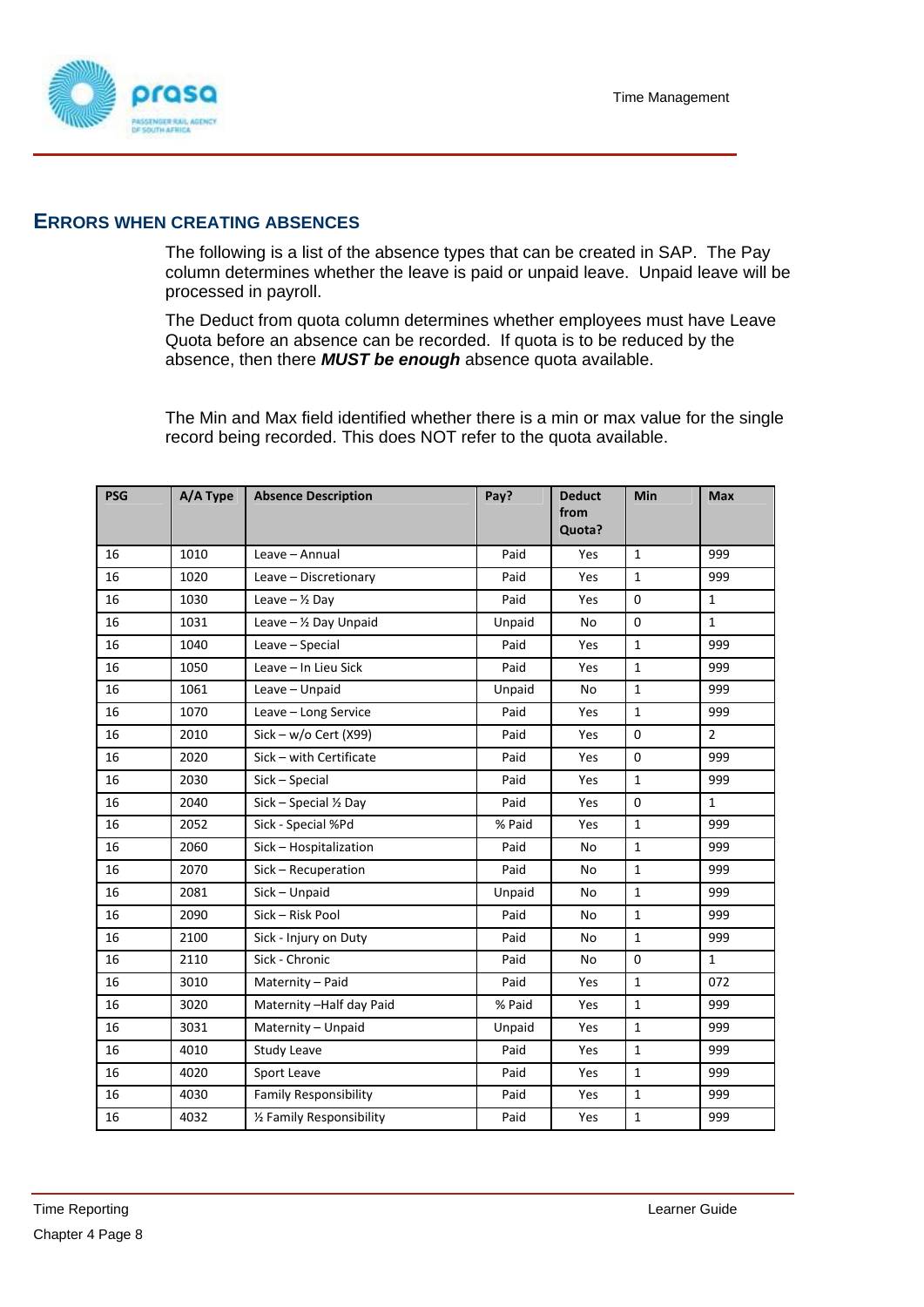

| 16 | 4040 | Paternity               | Paid   | Yes | 1 | 999 |
|----|------|-------------------------|--------|-----|---|-----|
| 16 | 4050 | Climatic Leave          | Paid   | Yes | 1 | 999 |
| 16 | 4060 | Paid Converted Leave    | Paid   | No  | 1 | 999 |
| 16 | 4062 | 1/2 Day Converted Leave | Paid   | No  | 1 | 999 |
| 16 | 4070 | Witness at Court Case   | Paid   | No  | 1 | 999 |
| 16 | 5011 | Absent w/o Notice       | Unpaid | No  | 1 | 999 |
| 16 | 5021 | Journal Outstanding     | Unpaid | No  | 1 | 999 |
| 16 | 5030 | Suspension - Paid       | Paid   | No  | 1 | 999 |
| 16 | 5041 | Suspension - Unpaid     | Unpaid | No  | 1 | 999 |
| 16 | 5051 | Stay away               | Unpaid | No  | 1 | 999 |
| 16 | 5061 | <b>Strike</b>           | Unpaid | No  | 1 | 999 |
| 16 | 5070 | Union meeting           | Paid   | No  | 1 | 999 |
| 16 | 5081 | Lost Time               | Unpaid | No  | 1 | 999 |

The following leave Quotas are generated automatically :

Compulsory Leave Accumulative Leave Discretionary Leave Sick Leave Family Responsibility Leave

If you need to enter other absences that reduce quota you must proceed as follows :

#### **Special Leave, Special Sick Leave, Sport Leave, Study Leave, Paternity Leave and Climatic Leave :**

Create the Quota record manually after approval. Use infotype 2006, Absence Quotas. Create the record for the current year, and enter the no of days to be allocated. This quota will be *available immediately* – there is no need to run Time Evaluation.

#### **Maternity Leave**

When creating the Maternity Leave Quota, the number of days must not be entered. The From and to data must be the same and the deduction from and to date must be for at least 6 months. When this record is saved, a Time Transfer Specifications infotype 2012 record will be created in the background with a value of 1. When Time Evaluation is run, the correct Maternity Leave Quota will be allocated depending on the employee's work schedule as follows :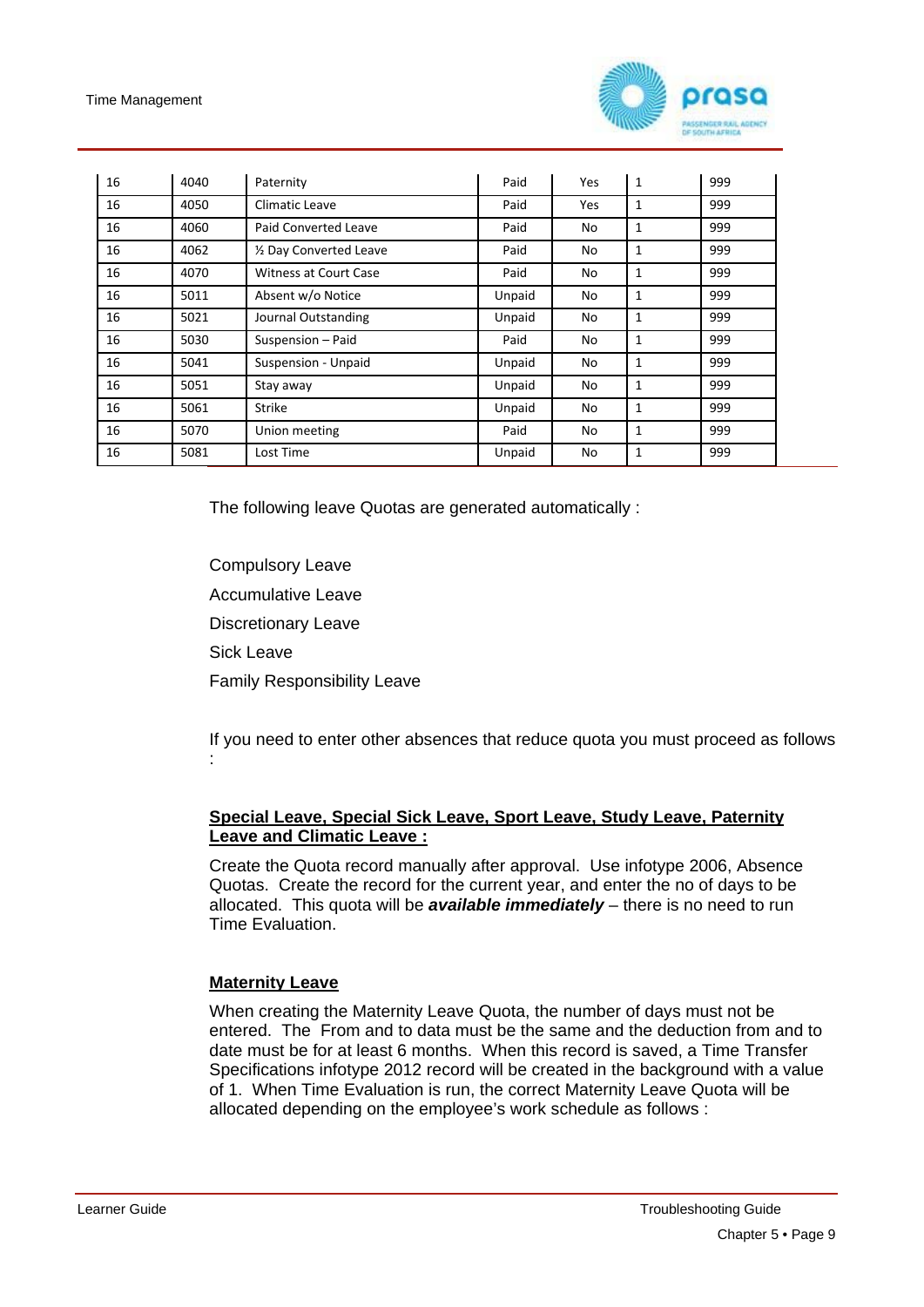

#### Work schedule for Maternity

| <b>G5D40H</b>  | 5 |
|----------------|---|
| G5D45H         | 5 |
| G6D45H         | 6 |
| G545           | 5 |
| G645           | 6 |
| T545           | 5 |
| T645           | 6 |
| G5D40H         | 5 |
| GEN 1          | 5 |
| GEN_3_3        | 6 |
| <b>MAN 1 2</b> | 5 |
|                |   |

#### **LEAVE PROVISION**



Leave Provision is calculated automatically during Time Evaluation and processed during the Payroll run. The Leave balance at the beginning of the month is compared to the balance at the end of the month, and the difference is posted as the Leave Provision value.

Note: *The first month of go-live, the total employee leave balance will be posted.* 

#### **EXCESS SICK LEAVE**



Excess Sick Leave will be paid at the end of an employees Sick Leave cycle provided that the employee has 29 or more days remaining sick leave quota. Time evaluation will automatically pay 2 days excess sick leave to an employee in the payroll of that month.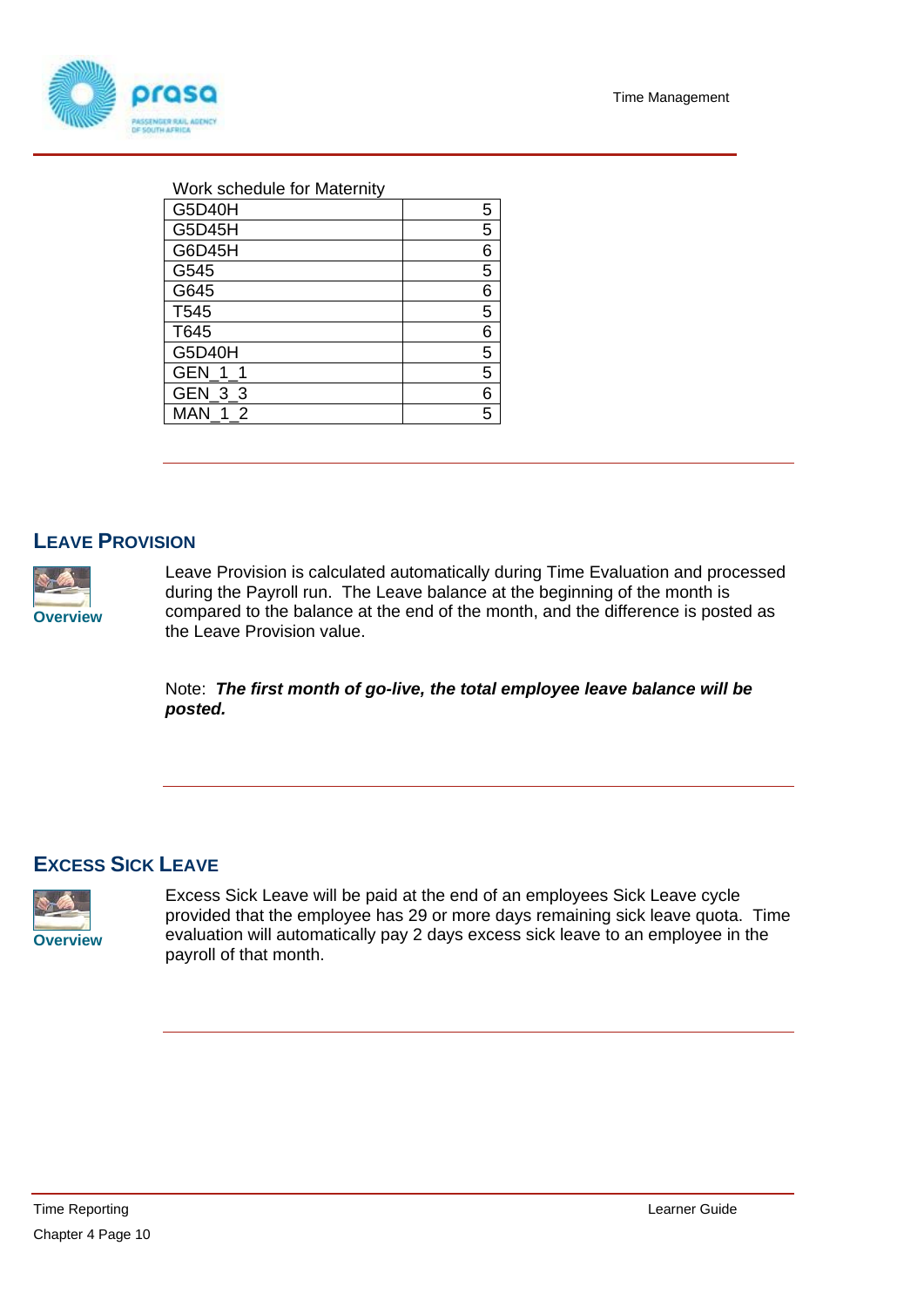

#### **LEAVE ON TERMINATION**



On termination, Time Evaluation must be run manually until the last day of the month in which an employee is being terminated. This will ensure that the **Overview** employee has been allocated ALL leave due.

> When processing the termination action, the Quota overview screen will be displayed. For compulsory leave, it is important to change the deduction from date for the employees leave, or you will NOT be able to compensate the leave.

Process Leave Encashment once the previous two steps have been completed.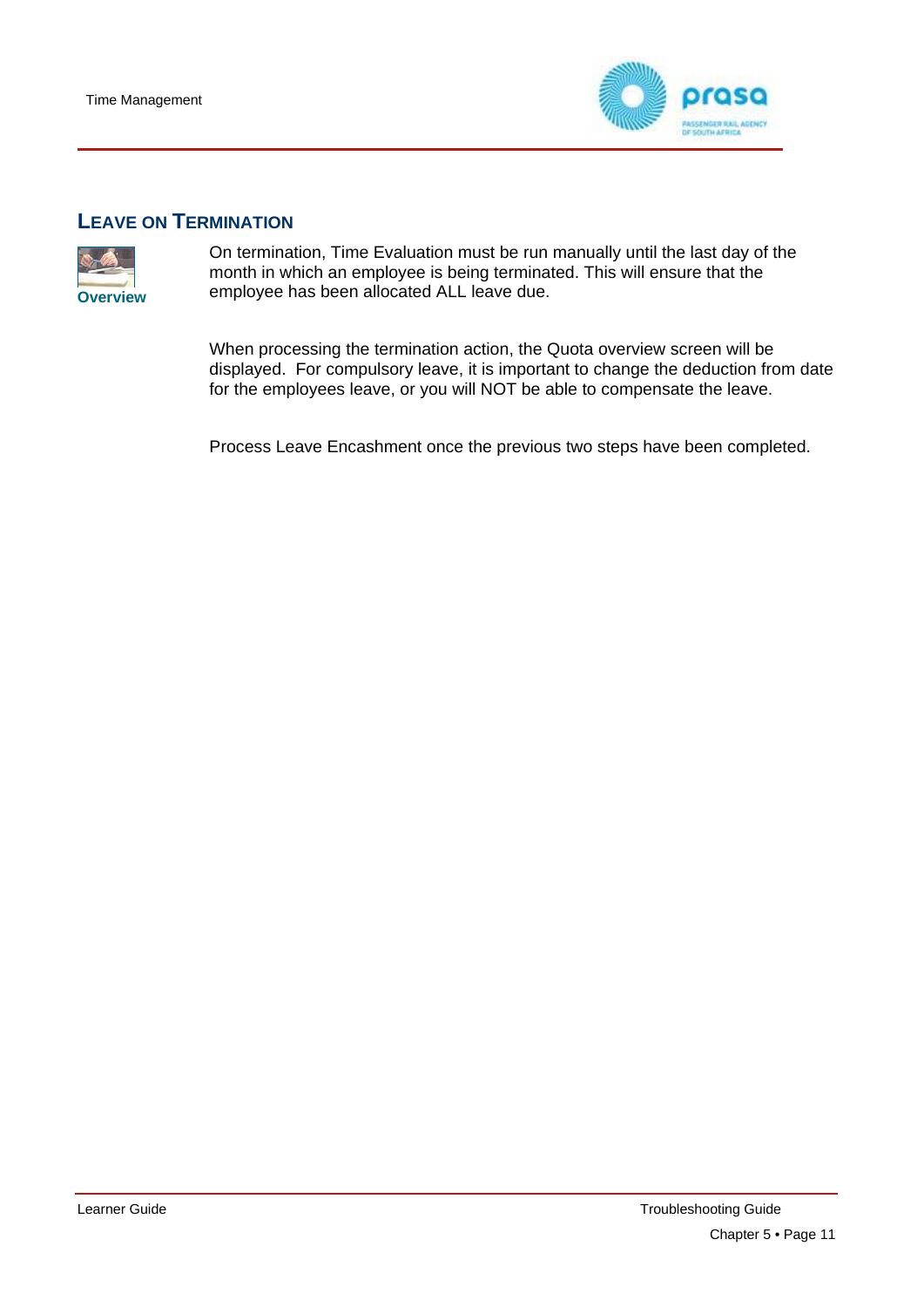

#### **FAST ENTRY OF TIME DATA**



This transaction is to maintain master data on one infotype for more than one employee. It can be used, for example, in an instance whereby several employees receive overtime, or multiple absence records are to be created. The data may be entered on one screen for several employees.



Ensure that the **SAP Easy Access** screen is displayed.

Select Human Resources  $\rightarrow$  Time Management  $\rightarrow$  Administration  $\rightarrow$  Time Data  $\rightarrow$ **Menu Path PA71 – Fast Entry**

**OR** 

Enter transaction code PA71 in the **Command** field and click on the **Enter** button.

## **Fast Entry of** *The Fast Entry of Time Data screen is displayed.* **Time Data**



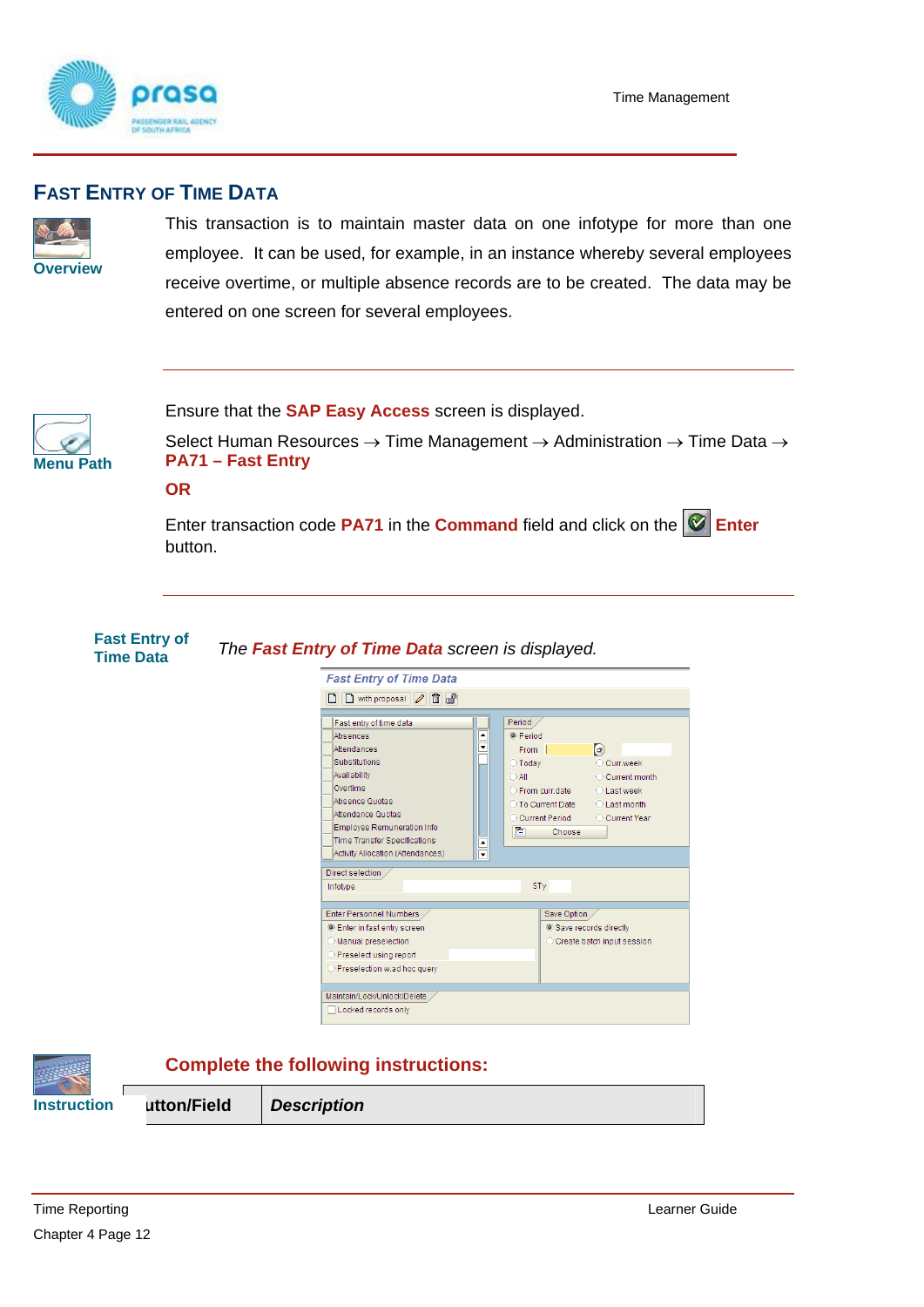

| Infotype      | Select the infotype to be maintained. Note: Depending         |
|---------------|---------------------------------------------------------------|
|               | on the infotype selected, the input screen will change        |
| <b>Period</b> | Select the date on which the infotype maintenance is to       |
|               | become effective.                                             |
| Enter         | Click on the radio button <i>Enter in fast entry screen</i> . |
| personnel     |                                                               |
| numbers       |                                                               |
|               | Click on the radio button Save records directly               |
|               | Click on the Create button.                                   |

#### **Fast Entry of Time Data**

| $\Box$ with proposal $\mathscr{D}$ $\Box$ $\Box$<br>$\mathsf{L}$                                                                                                                                                                                                                       |                                                                                                                                                                                                                                                |
|----------------------------------------------------------------------------------------------------------------------------------------------------------------------------------------------------------------------------------------------------------------------------------------|------------------------------------------------------------------------------------------------------------------------------------------------------------------------------------------------------------------------------------------------|
| Fast entry of time data<br>۸<br>Absences<br>۳<br>Attendances<br>Substitutions<br>Availability<br>Overtime<br>Absence Quotas<br>Attendance Quotas<br><b>Employee Remuneration Info</b><br><b>Time Transfer Specifications</b><br>$\triangleq$<br>Activity Allocation (Attendances)<br>ନ | Period<br>O Period<br><b>From</b><br>To<br>O Today<br>C Curr.week<br>$\bigcirc$ All<br>○ Current month<br>○ From curr date<br>$\bigcirc$ Last week<br>◯ To Current Date<br>$O$ Last month<br>C Current Period<br>◯ Current Year<br>面<br>Choose |
| Direct selection                                                                                                                                                                                                                                                                       |                                                                                                                                                                                                                                                |
| Infotype                                                                                                                                                                                                                                                                               | <b>STy</b>                                                                                                                                                                                                                                     |
| Enter Personnel Numbers<br><b>Enter in fast entry screen</b><br>O Manual preselection<br>O Preselect using report<br>O Preselection w.ad hoc query                                                                                                                                     | Save Option<br>Save records directly<br>◯ Create batch input session                                                                                                                                                                           |
| Maintain/Lock/Unlock/Delete<br>Locked records only                                                                                                                                                                                                                                     |                                                                                                                                                                                                                                                |

The **Fast Entry of Time Data** screen is displayed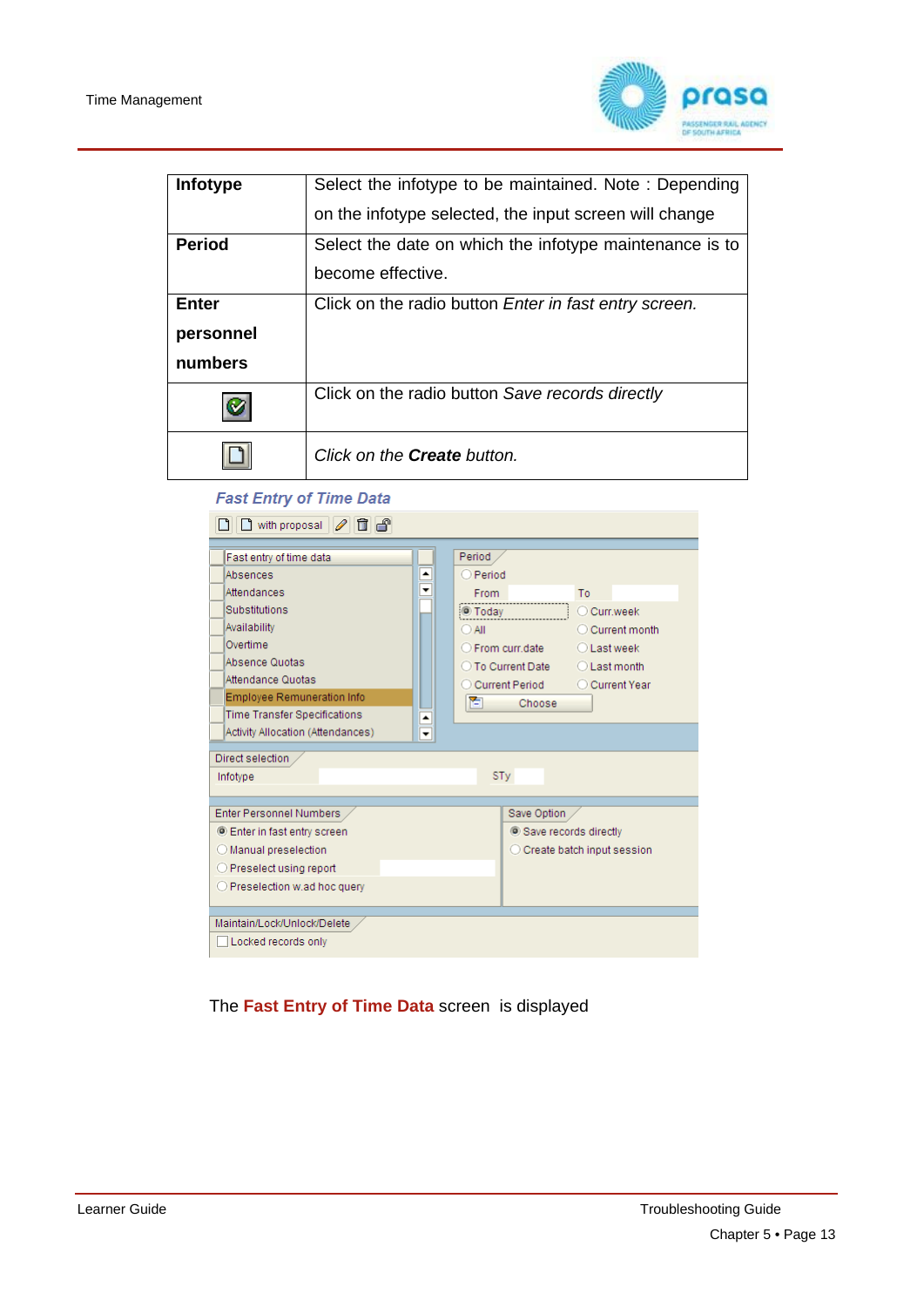

| <b>Create Employee Remuneration Info</b> |                          |              |        |              |             |      |                      |                   |                               |
|------------------------------------------|--------------------------|--------------|--------|--------------|-------------|------|----------------------|-------------------|-------------------------------|
| <b>合 命</b> Other personnel numbers       |                          |              |        |              |             |      |                      |                   |                               |
|                                          |                          |              |        |              |             |      |                      |                   |                               |
|                                          |                          |              |        |              |             |      |                      |                   |                               |
| Pers.No.                                 | WT                       | <b>Hours</b> | Number | Unit         | Amount      | Crcy | E ValBasis           | Dat <sup>11</sup> |                               |
| 30000014 Time Manager The 3018           |                          |              | 10.00  | <b>Hours</b> | $\bigoplus$ | ZAR  |                      | 201               | $\blacktriangle$              |
|                                          |                          |              |        |              |             |      |                      | 20                | $\overline{\phantom{0}}$      |
|                                          |                          |              |        |              |             |      |                      | 201               |                               |
|                                          |                          |              |        |              |             |      |                      | 201               |                               |
|                                          |                          |              |        |              |             |      |                      | 201               |                               |
|                                          |                          |              |        |              |             |      |                      | 201               |                               |
|                                          |                          |              |        |              |             |      |                      | 201               |                               |
|                                          |                          |              |        |              |             |      |                      | 201               |                               |
|                                          |                          |              |        |              |             |      |                      | 201               |                               |
|                                          |                          |              |        |              |             |      |                      | 201               |                               |
|                                          |                          |              |        |              |             |      |                      | 201               |                               |
|                                          |                          |              |        |              |             |      |                      | 201               |                               |
|                                          |                          |              |        |              |             |      |                      | 201               |                               |
|                                          |                          |              |        |              |             |      |                      | 201               |                               |
|                                          |                          |              |        |              |             |      |                      | 201               |                               |
|                                          |                          |              |        |              |             |      |                      | 201               |                               |
|                                          |                          |              |        |              |             |      |                      | 201               | E<br>$\overline{\phantom{a}}$ |
|                                          | $\left\  \cdot \right\ $ |              |        |              |             |      | $\blacktriangleleft$ | ٠                 |                               |
|                                          |                          |              |        |              |             |      |                      |                   |                               |

#### **Complete the following instructions:**

| Field                   | <b>Description</b>                                       |
|-------------------------|----------------------------------------------------------|
| <b>Personnel Number</b> | Enter the personnel numbers of the employees for         |
|                         | which the payments are relevant.                         |
| <b>Wage Type</b>        | Select the wage type for which the additional payment is |
|                         | assigned.                                                |
| <b>Number</b>           | Enter the number of units to be paid to the employees.   |
| 9                       | Click on the <b>Save</b> button.                         |

Infotype 2010 records will be created for all the employees on the screen. To create additional entries select the  $\frac{49}{40}$  Other personnel numbers button. A new blank screen will be provided for data entry.

#### **Fast Entry with Proposal**

You can also perform fast entry on SAP using a proposal. This option can be used if maintaining the same wage type for more than one employee. For example, if several employees are receiving the same overtime or standby allowance effective the same day you can perform this by using the 'with proposal' option.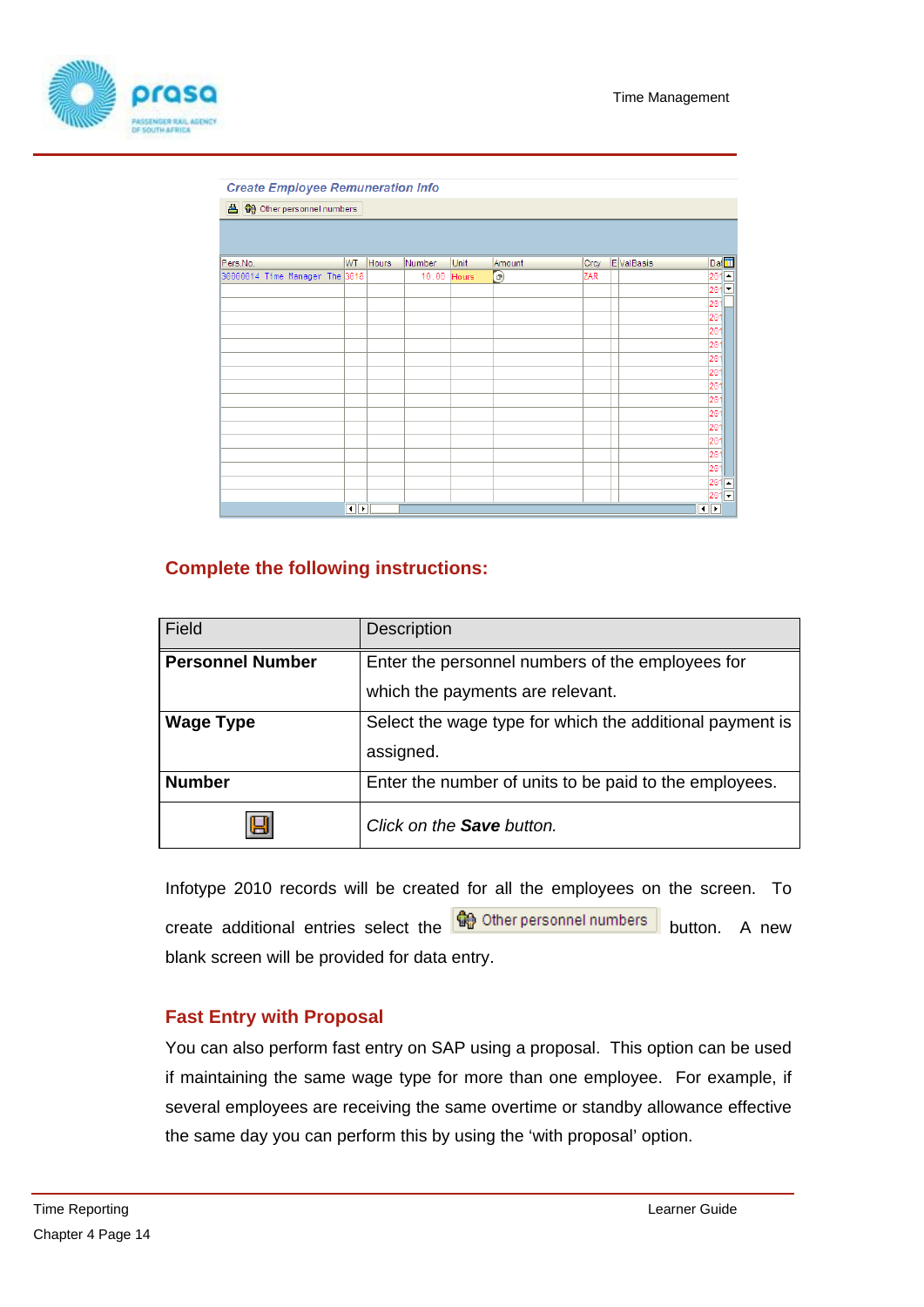

Select the infotype you would like to maintain and then select the period. Click on with proposal. The following screen appears:

| Choose from                | 2010.02.04 |        |          |        |      |    |
|----------------------------|------------|--------|----------|--------|------|----|
| 16<br>Country grouping     |            |        |          |        |      |    |
| Wage Type Model            |            |        |          |        |      |    |
| Employee Remuneration Info |            |        |          |        |      |    |
| Wa Wage Type Long Text     | Hours      | Number | Unit tex | Amount | Crcy | Tľ |
| $\left( \mathbf{r}\right)$ |            |        |          |        |      | ٠  |
|                            |            |        |          |        |      | ۰  |
|                            |            |        |          |        |      |    |
|                            |            |        |          |        |      |    |
|                            |            |        |          |        |      |    |
|                            |            |        |          |        |      |    |
|                            |            |        |          |        |      |    |
|                            |            |        |          |        |      |    |
|                            |            |        |          |        |      | ٠  |
|                            |            |        |          |        |      | ٠  |

Enter the wagetype being allocated to the employees in the Wage... column. Enter the number and the unit being allocated to the employees in the Number column.

| <b>Employee Remuneration Info</b>             |                     |              |        |                 |        |            |                  |                                            |
|-----------------------------------------------|---------------------|--------------|--------|-----------------|--------|------------|------------------|--------------------------------------------|
| ✔ Copy default values BB                      |                     |              |        |                 |        |            |                  |                                            |
| Choose from                                   | 2010.02.04          |              |        |                 |        |            |                  |                                            |
| Country grouping                              | 16                  |              |        |                 |        |            |                  |                                            |
| Wage Type Model<br>Employee Remuneration Info |                     |              |        |                 |        |            |                  |                                            |
| Wa Wage Type Long Text                        |                     | <b>Hours</b> | Number | <b>Unit tex</b> | Amount | Crcy       | Œ                |                                            |
| 3013 of ift Allowance                         |                     |              | 10.00  |                 |        |            | $\blacktriangle$ |                                            |
|                                               |                     |              |        |                 |        |            | ٠                |                                            |
|                                               |                     |              |        |                 |        |            |                  |                                            |
|                                               |                     |              |        |                 |        |            |                  |                                            |
|                                               |                     |              |        |                 |        |            |                  |                                            |
|                                               |                     |              |        |                 |        |            |                  |                                            |
|                                               |                     |              |        |                 |        |            |                  |                                            |
|                                               |                     |              |        |                 |        |            | ٠                |                                            |
|                                               |                     |              |        |                 |        |            | ٠                |                                            |
|                                               |                     |              |        |                 | Entry  | $1$ of $1$ |                  |                                            |
| Click on                                      | Copy default values |              |        |                 |        |            |                  | to proceed to the next step. The following |

screen will appear: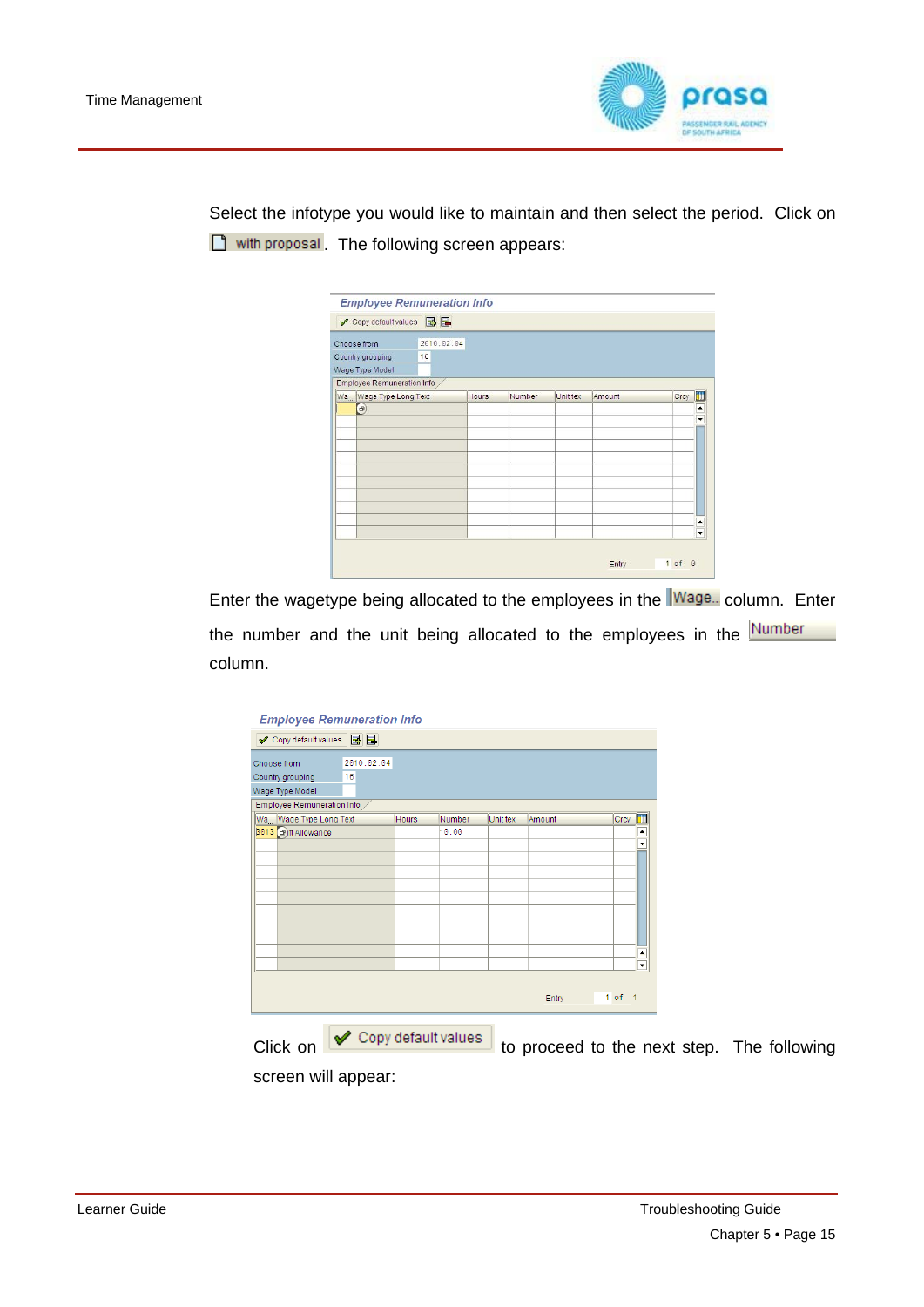

| <b>Create Employee Remuneration Info</b> |        |       |             |              |        |      |            |                   |
|------------------------------------------|--------|-------|-------------|--------------|--------|------|------------|-------------------|
| 合 命 Other personnel numbers              |        |       |             |              |        |      |            |                   |
|                                          |        |       |             |              |        |      |            |                   |
|                                          |        |       |             |              |        |      |            |                   |
| Pers.No.                                 | WT     | Hours | Number      | <b>Unit</b>  | Amount | Crcy | E ValBasis | Dat <sup>T</sup>  |
|                                          | 3013 3 |       | 10.00       | Hours        |        |      |            | $20^{\circ}$<br>E |
|                                          | 3013   |       | 10.00       | Hours        |        |      |            | 20                |
|                                          | 3013   |       | 10.00       | Hours        |        |      |            | 20                |
|                                          | 3013   |       | 10.00       | Hours        |        |      |            | 201               |
|                                          | 3013   |       | 10.00       | Hours        |        |      |            | 201               |
|                                          | 3013   |       | 10.00       | <b>Hours</b> |        |      |            | 201               |
|                                          | 3013   |       | 10.00       | Hours        |        |      |            | 201               |
|                                          | 3013   |       | 10.00       | Hours        |        |      |            | 201               |
|                                          | 3013   |       | 10.00       | Hours        |        |      |            | 201               |
|                                          | 3013   |       | 10.00       | Hours        |        |      |            | 201               |
|                                          | 3013   |       | 10.00       | Hours        |        |      |            | 201               |
|                                          | 3013   |       | 10.00       | Hours        |        |      |            | 201               |
|                                          | 3013   |       | 10.00       | Hours        |        |      |            | 201               |
|                                          | 3013   |       | 10.00       | Hours        |        |      |            | 201               |
|                                          | 3013   |       | 10.00       | <b>Hours</b> |        |      |            | 201               |
|                                          | 3013   |       | 10.00       | Hours        |        |      |            | $\frac{201}{201}$ |
|                                          | 3013   |       | 10.00 Hours |              |        |      |            |                   |

Enter the personnel numbers in the **Personnel number** column. You can still change the wage type and amount on this screen if you need to.

Click on  $\Box$  to update the employee's record.

Notice the message at the bottom of the screen informing you of the number of employees maintained:

2 2 records created

### **Preselect Employees using a Report**

You can use this option to select employees based on Organisational criteria e.g. If all employees in a specific department are all receiving a specific payment. Select the infotype you would like to maintain and then select the period. Click on

 $\overline{O}$  Preselect using report and then  $\overline{O}$  on the Fast Entry initial screen. The following screen appears: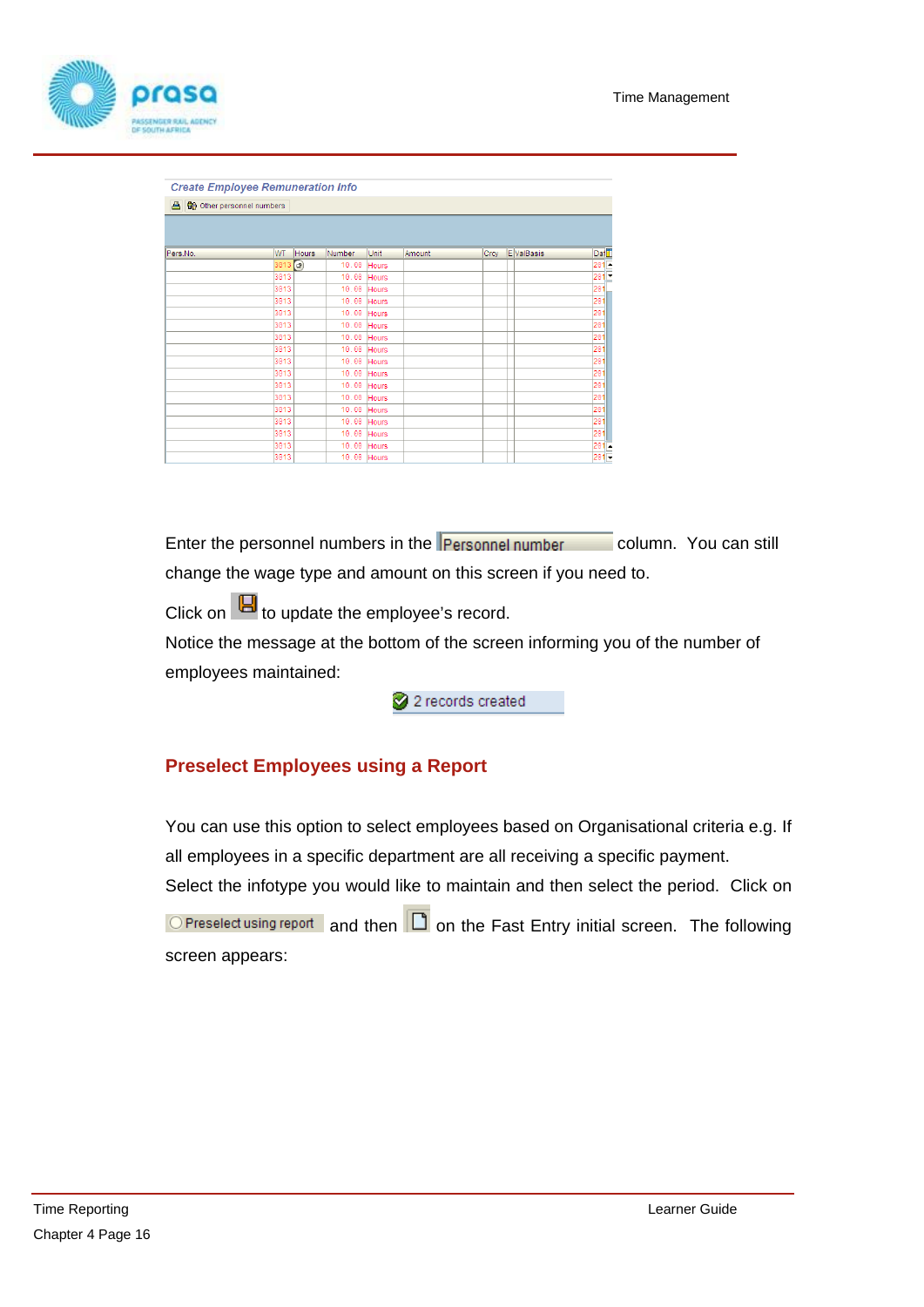

| <b>Personnel Number Selection for Fast Data Entry</b> |  |  |  |
|-------------------------------------------------------|--|--|--|
|                                                       |  |  |  |

| $\circledcirc$ $\blacksquare$ |   |                 |            |                |   |                       |
|-------------------------------|---|-----------------|------------|----------------|---|-----------------------|
| <b>Further selections</b>     | ♦ | Search helps    | ♦          | Sort order     | ➾ | Org. structure        |
| Period                        |   |                 |            |                |   |                       |
| $\bigcirc$ Today              |   | C Current month |            | C Current year |   |                       |
| $\bigcirc$ Up to today        |   | ◯ From today    |            |                |   |                       |
| © Other period                |   |                 |            |                |   |                       |
| Period                        |   |                 | $\bigcirc$ | To             |   |                       |
| Payroll period                |   |                 |            |                |   |                       |
|                               |   |                 |            |                |   |                       |
| Selection                     |   |                 |            |                |   |                       |
| Personnel Number              |   |                 |            | ф              |   |                       |
| <b>Employment status</b>      |   | $\Box$ 0        |            | ф              |   |                       |
| Time recording administrator  |   |                 |            | ф              |   |                       |
|                               |   |                 |            |                |   |                       |
|                               |   |                 |            |                |   |                       |
| Additional data               |   |                 |            |                |   |                       |
| Job                           |   |                 |            | to             |   |                       |
| Organizational unit           |   |                 |            | to             |   |                       |
| Position                      |   |                 |            | to             |   |                       |
| Work schedule rule            |   |                 |            | to             |   |                       |
| Payroll administrator         |   |                 |            | to             |   | <u> 수 수 수 수 수 수 수</u> |
| HR administrator              |   |                 |            | to             |   |                       |
| Time data administrator       |   |                 |            | to             |   |                       |
|                               |   |                 |            |                |   |                       |

Select the period/date and enter relevant Personnel area(s), personnel subarea(s), employee group(s), employee subgroup(s) or employment status(s). You can also select more than one of these. Additionally, you can use the  $\Rightarrow$ Org. structure Org Structure button to select by Department / Division. In addition, if you have an employee list in Excel, you can select the additional personnel number button **.** On the following screen, once you have copied your employee list to the clipboard, you can select the paste button **面** to import multiple employees into the employee list as follows :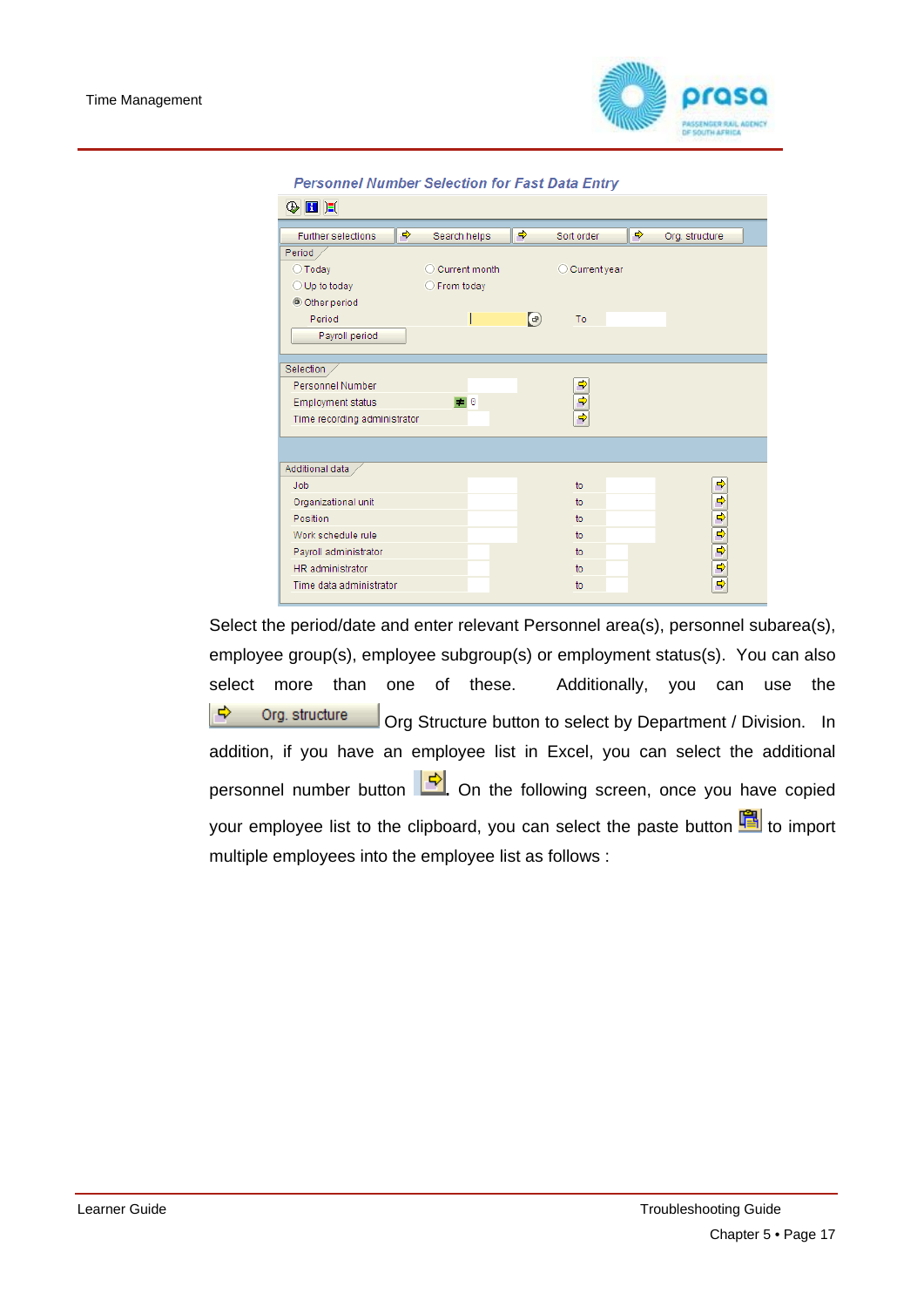

| E Multiple Selection for Personnel Number                |                    |                                                   |                | × |
|----------------------------------------------------------|--------------------|---------------------------------------------------|----------------|---|
| Select Single Values                                     | Select Ranges      | Exclude Single Values                             | Exclude Ranges |   |
| o<br>Single va<br>$\left( \mathbf{F}\right)$<br>∢<br>զ∲ի |                    | le.<br>$\overline{\phantom{a}}$<br>$\blacksquare$ |                |   |
| <b>BB00</b><br>⊕<br>$ \hat{\mathbf{v}} $                 | Multiple selection | $  \mathbf{P}  \mathbf{E}  \mathbf{x}$            |                |   |

After making your selections click on  $\bigoplus$ . The following screen will appear (the selection data will differ):

| <b>Fast Entry of Time Data</b>  |                                         |   |
|---------------------------------|-----------------------------------------|---|
| <b>DD</b> with proposal 2 6 日 国 |                                         |   |
| Personnel no. selection         |                                         |   |
| Personnel Number                | Name of Employee or Applicant           |   |
| 30000056                        | <b><i><u>destname</u></i></b> Firstname |   |
|                                 |                                         | ٠ |
|                                 |                                         | ٠ |
| $\blacksquare$                  | ◂⊪                                      |   |
|                                 |                                         |   |

You can still add personnel numbers on this screen by clicking on  $\mathbb{E}$ . At this stage, you can select whether you want to create with proposal - **D** with proposal or

just  $\Box$  create. Please then refer to the processes described in this document.